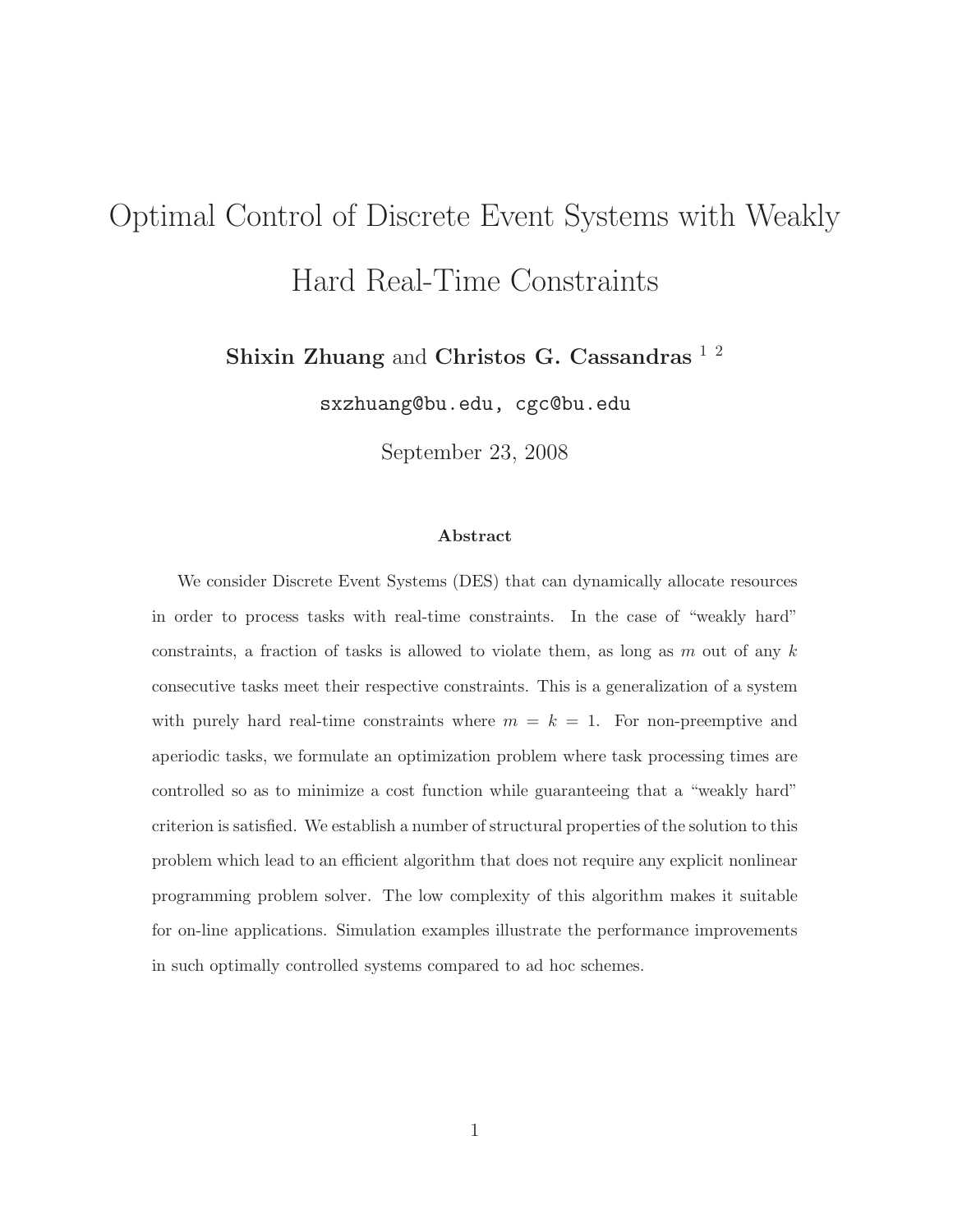# Notes

<sup>1</sup>Affiliation of Authors: Dept. of Manufacturing Engineering and Center for Information and Systems Engineering, Boston University, Brookline, MA 02446

<sup>2</sup>The authors' work is supported in part by the National Science Foundation under Grants DMI-033017 and EFRI-0735974, by AFOSR under grants FA9550-07-1-0213 and FA9550-07-1-0361, and by DOE under Grant DE-FG52-06NA27490.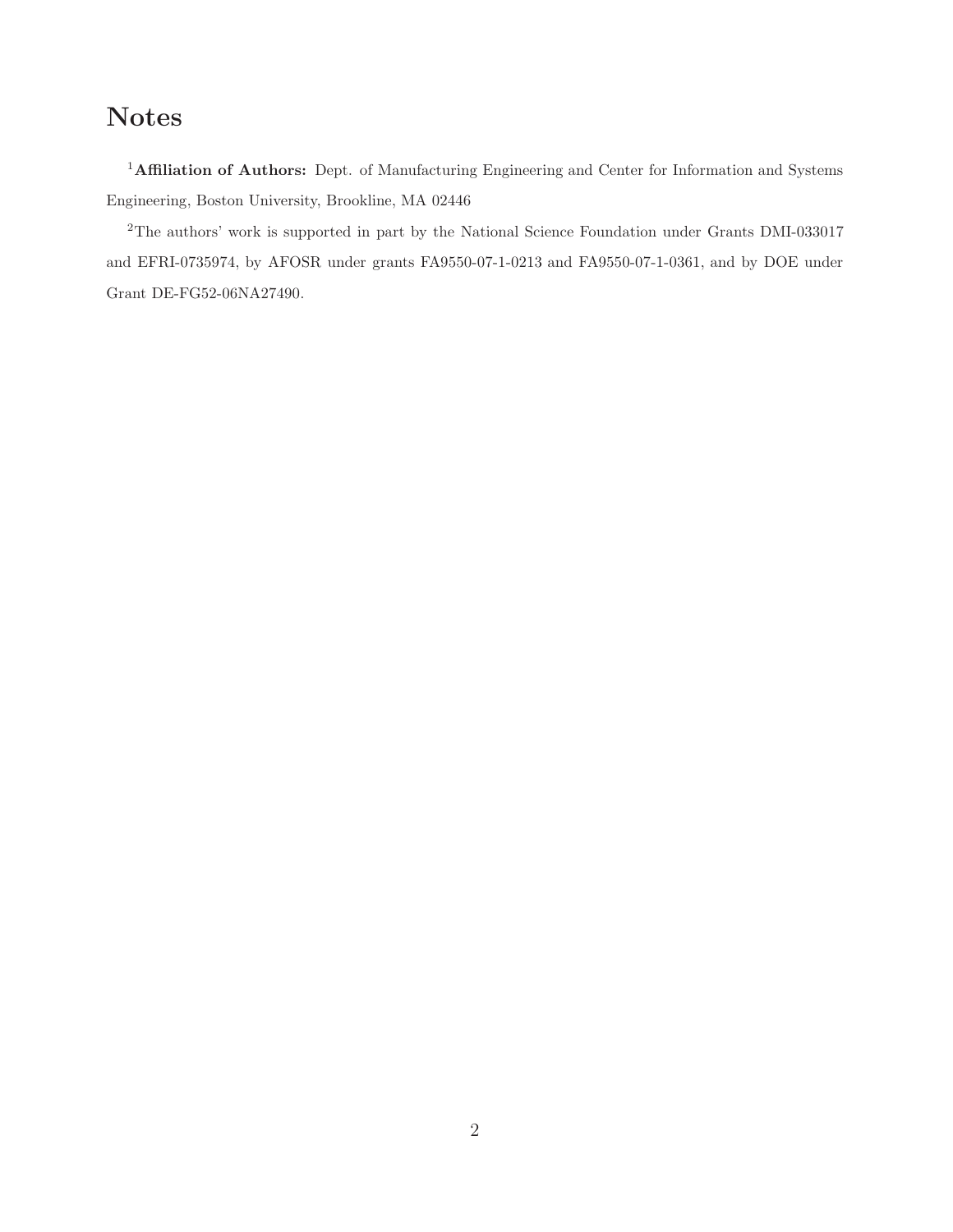### 1 Introduction

A large class of Discrete Event Systems (DES) involves resources which must be dynamically allocated to tasks according to certain operating specifications. The basic modeling block for such DES is a single-server queueing system operating on a first-come-first-served basis, whose dynamics are given by the well-known max-plus equation

$$
x_i = \max(a_i, x_{i-1}) + u_i \tag{1}
$$

where  $a_i$  is the arrival time of task  $i = 1, 2, \ldots, x_i$  is the time when task i completes service, and  $u_i$  is a controllable service time. Examples arise in manufacturing systems, where the operating speed of a machine can be controlled to trade off between energy costs and requirements on timely job completion (Pepyne and Cassandras, 2000); in computer systems, where the CPU speed can be controlled to ensure that certain tasks meet specified execution deadlines (Liu, 2000); and in wireless networks where severe battery limitations call for new techniques aimed at maximizing the lifetime of such a network (Miao and Cassandras, 2006),(Gamal et al., 2002). A particularly interesting set of problems arises when such systems are subject to *real-time constraints*; specifically, the requirement  $x_i \leq d_i$  for a given "deadline"  $d_i$  associated with task i. In order to meet such constraints, the processing rate of tasks may have to be increased imposing in turn additional costs on the controls  $u_i$ . This gives rise to optimization problems of the form

$$
\min_{u_1, \dots, u_K} \sum_{i=1}^K \theta_i(u_i)
$$
\n
$$
\text{s.t.} \quad x_i = \max(a_i, x_{i-1}) + u_i \le d_i, \quad i = 1, \dots, K
$$
\n
$$
(2)
$$

Here,  $\theta_i(u_i)$  is a given cost function,  $u_i \geq 0$ , and all  $a_i$  and  $d_i$  are known over a total of K tasks. In general, a control  $u_i$  may be time-varying while task i is in process over the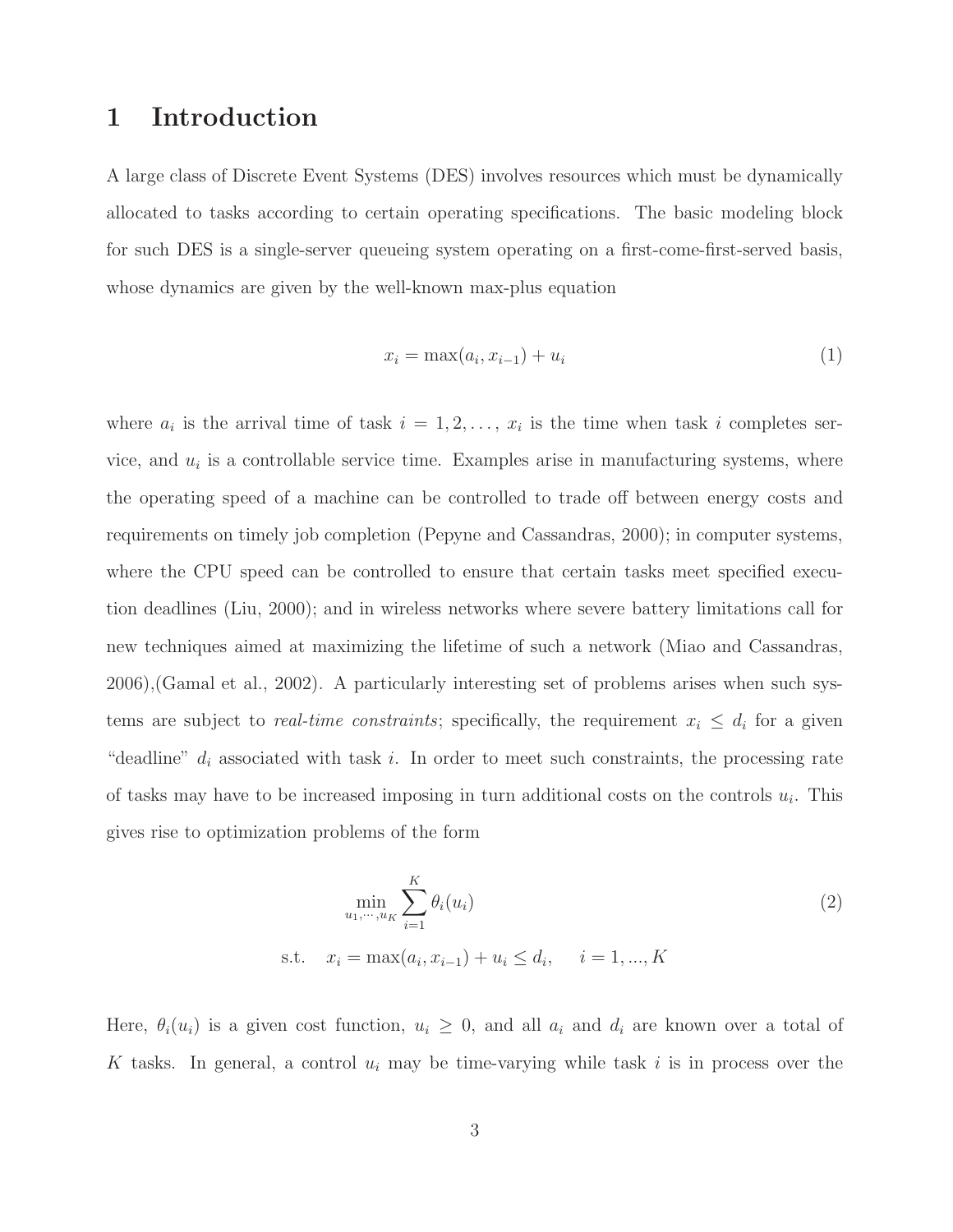interval  $[\max(a_i, x_{i-1}), x_i)$ . However, as shown in (Miao and Cassandras, 2005), when  $\theta_i(\cdot)$  is monotonically decreasing and convex, then the optimal control of each task is constant over this interval. We will consider such cases with  $u_i$  varying only over the task index i. Systems which process tasks with real-time constraints have been extensively studied, mostly in the computer science literature where interest is largely focused on periodic and preemptive tasks, e.g., (Yao et al., 1995),(Aydin et al., 2004), although nonpreemptive tasks are also considered (Jeffay et al., 1991),(Jonsson et al., 1999). Nonpreemptive aperiodic tasks are of particular interest in wireless communications where nonpreemptive scheduling is necessary to execute aperiodic packet transmission tasks which also happen to be highly energy-intensive (Gamal et al., 2002),(Miao and Cassandras, 2006),(Mao et al., 2007).

In general, (2) is a hard nonlinear optimization problem, complicated by the inequality constraints  $x_i \leq d_i$  and the nondifferentiable max operator involved. Nonetheless, it was shown in (Mao et al., 2007) that when  $\theta_i(u_i)$  is convex and differentiable the solution to such problems is characterized by attractive structural properties leading to a highly efficient *Critical Task Decomposition Algorithm* (CTDA). The CTDA completely eliminates the need for a numerical solver of (2) and reduces the solution to a simple scalable procedure for identifying a set of "critical" tasks in  $\{1, \ldots, K\}$ . The efficiency and scalability of the CTDA are crucial for applications where small, inexpensive, often wireless devices are required to perform on-line computations with minimal on-board resources. An extension to a two-stage problem with hard real-time end-to-end constraints was presented in (Mao and Cassandras, 2007b) and, more recently, it was shown that it is also possible to derive an efficient algorithm for solving similar M-stage  $(M \geq 2)$  problems with hard end-to-end constraints (Mao and Cassandras, 2006).

An alternative to the *hard* real-time constraints  $x_i \leq d_i$  for all  $i = 1, ..., K$ , in (2) is a DES with *soft* constraints where these inequalities are removed and the cost function above consists of two parts (Cassandras and Zhuang, 2005): a cost on the resource which is increasing in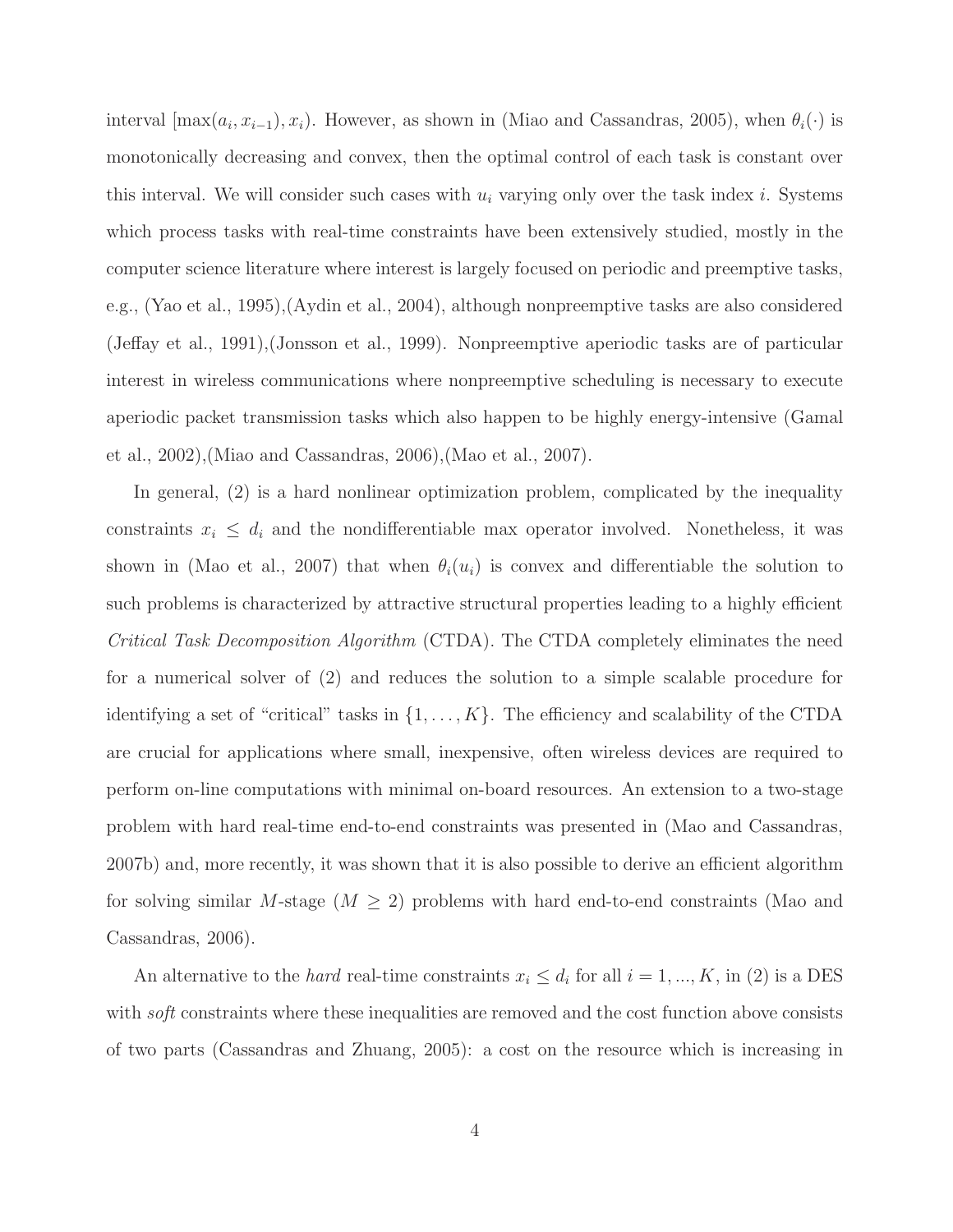the processing time, and a cost imposed on tasks that violate the constraint  $x_i \leq d_i$ . This is appropriate for applications which can tolerate occasional deadline misses of real-time tasks. However, this approach cannot rule out the possibility that a large number of deadline misses occur in a short period of time; this may cause the loss of important information and possibly render the system inoperable.

In this paper, we consider a third alternative referred to as a *weakly hard* real-time system (Bernat et al., 2001), in which only a fraction of tasks is required to meet assigned deadlines. In such systems, it is acceptable to occasionally miss some deadlines. However, the way in which tasks missing deadlines is distributed over time is important: if tasks  $i$  and  $j$  miss their deadlines while all  $k = i + 1, \ldots, j - 1$  meet theirs, then the effect of such misses may be tolerated as long as  $(j - i)$  is sufficiently large. Thus, rather than specifying a "maximum" allowable loss fraction" (or "minimum completion ratio"), an alternative model (Ramanathan and Hamdaoui, 1995) is known as the (m, k)*-firm deadline* scheme. In this scheme, the requirement is that  $m$  out of any  $k$  consecutive tasks meet their respective deadlines, where m and k are two positive integers with  $m \leq k$ . The scheme encompasses a wide range of tolerances to deadline misses by properly selecting the values of  $m$  and  $k$ . In particular, the original hard deadline requirement corresponds to the  $(1, 1)$ -firm deadline scheme, while a soft deadline requirement with a bound b on the fraction of deadline misses can be approximated by picking a large value of k and choosing m such that  $(k - m)/k \simeq b$ . Clearly, the  $(m, k)$ firm deadline scheme is less stringent than the hard real-time case, but more restrictive than imposing soft deadlines.

Most work considering such weakly hard real-time constraints focuses on periodic tasks and constant speed processors, e.g., (Ramanathan, 1999),(Bernat and Burns, 1997),(Hua and Qu, 2004),(Quan et al., 2004),(Bernat et al., 2001). Recent work in (Quan et al., 2004) proposed a scheduler to reduce the energy cost of periodic tasks with weakly hard constraints on a processor with variable speed. In our work, motivated by applications such as intru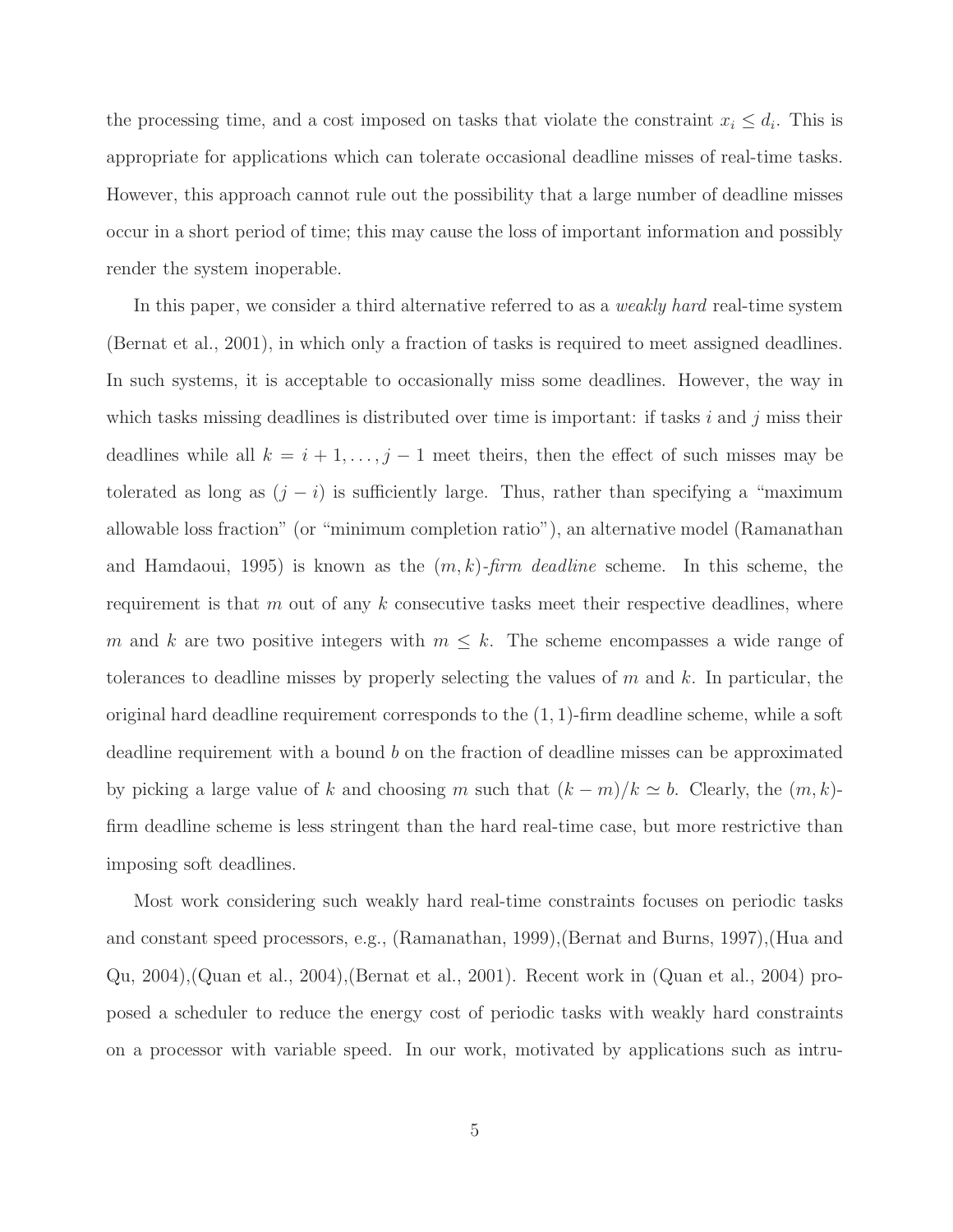sion detection and data collected through sensor networks, we consider arbitrary *aperiodic* tasks and seek controls that provably minimize energy costs. Our analysis incorporates the case of periodic tasks as well. We assume that all task arrival and deadline information is available and we represent the  $(m, k)$ -firm deadline scheme by partitioning the task set as in (Ramanathan and Hamdaoui, 1995) into a *mandatory* subset, containing all tasks required to be processed and meet their deadlines, and an *optional* subset containing the remaining tasks that may be discarded (Ramanathan, 1997) and have no explicit timing requirements when processed. In our model, tasks in the optional subset are allowed to be processed on a best-effort basis (and are not discarded), but we retain the terminology used in (Ramanathan and Hamdaoui, 1995) for convenience. We formulate an optimization problem by modifying (2) appropriately and solve it through an efficient procedure that does not require an explicit solution of the problem using nonlinear programming; instead, we identify and exploit several decomposition properties of the optimal solution and we make use of the CTDA (Mao et al., 2007) mentioned earlier. The CTDA is based on two decomposition properties of an optimal state trajectory. Specifically, the state trajectory consists of a number of "busy periods" (formally defined in Section 3) whose optimal controls are decoupled from each other. Further, it can be shown that each busy priod consists of "blocks" whose start and end points are defined by "critical tasks". Within each block, it is optimal to use a fixed, easily computed, service rate. Thus, the entire optimal solution is reduced to identifying these critical tasks and the CTDA provides an explicit, computationally efficient algorithm to accomplish this without invoking any nonlinear optimization problem solver. Along similar lines, for the problem in this paper we show that an optimal state trajectory can be decomposed into segments whose starting and ending points can be uniquely determined through the known arrival time and deadline requirements of the mandatory set tasks. This decomposes the original problem into a number of smaller and simpler problems, one for each such segment.

The paper is organized as follows. In Section 2, we formulate the optimization problem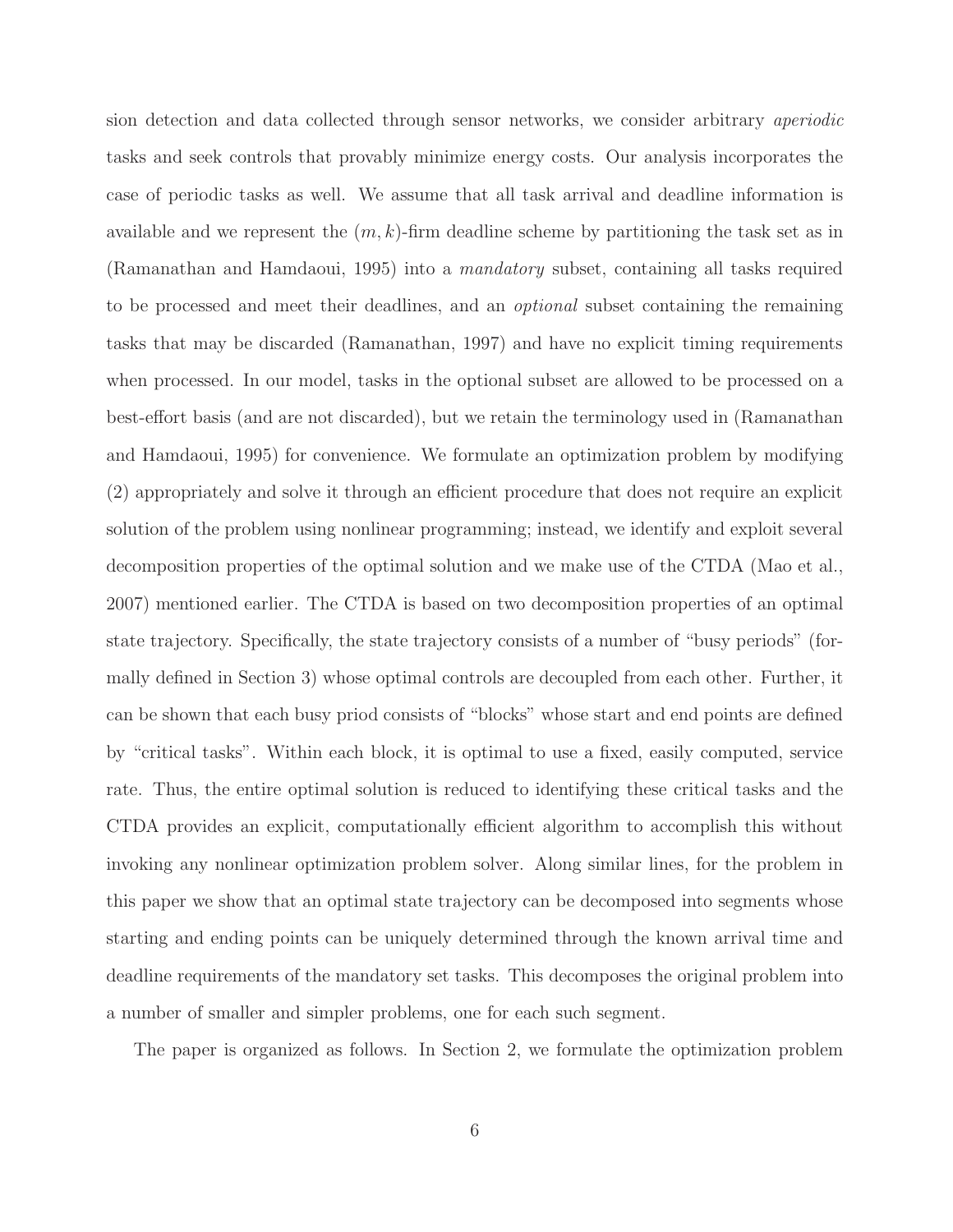with mandatory set constraints. Section 3 establishes the properties of an optimal solution, leading to a number of smaller and simpler optimization problems whose explicit solution is discussed in Section 4. In Section 5, we provide simulation examples illustrating the improvements in performance obtained by our approach compared to other schemes in terms of both cost saving and the Quality of Service (QoS) that can be achieved. We conclude with Section 6.

# 2 Problem Formulation

We consider a single-stage DES, where a sequence of  $K$  tasks is characterized by known arrival times  $0 \le a_1 \le \cdots \le a_K$  and deadlines  $d_1, \cdots, d_K$ . Moreover, tasks are differentiated by their "size" which is modeled through the number of operations  $N_i$  associated with task i (e.g., the number of bits in a packet). Tasks are processed on a first-come-first-served basis by a non-preemptive server (alternative orderings can be considered by simply re-indexing tasks). We concentrate on controlling directly the service times of all  $i$  (equivalently, we may think of controlling the service rates  $\rho_i = N_i/u_i$ . Let  $x_i$  be the service completion time of task i, which satisfies the max-plus equation (1), where, by assumption,  $x_0 = 0$ . The cost associated with task i is  $\theta_i(u_i) = N_i \theta(u_i/N_i)$  for  $i = 1, ..., K$ , where  $\theta(\cdot)$  is a cost dependent only on the characteristics of the server. Thus,  $\theta_i$  captures the cost of completing all  $N_i$  operations of task *i*, while  $\theta$  represents the per-operation cost of the server when operating with rate  $N_i/u_i$ .

We represent the  $(m, k)$ -firm deadline scheme described earlier by partitioning the task set  $\{1, \ldots, K\}$  into a *mandatory* subset, containing all tasks required to be processed and meet their deadlines, and an *optional* subset containing the remaining tasks; the latter have no explicit timing requirements when processed or they may be discarded; in our model we require them to be processed while retaining the "optional" terminology. This partition is specified and the deadlines of tasks tagged as optional are simply ignored and set to  $\infty$  for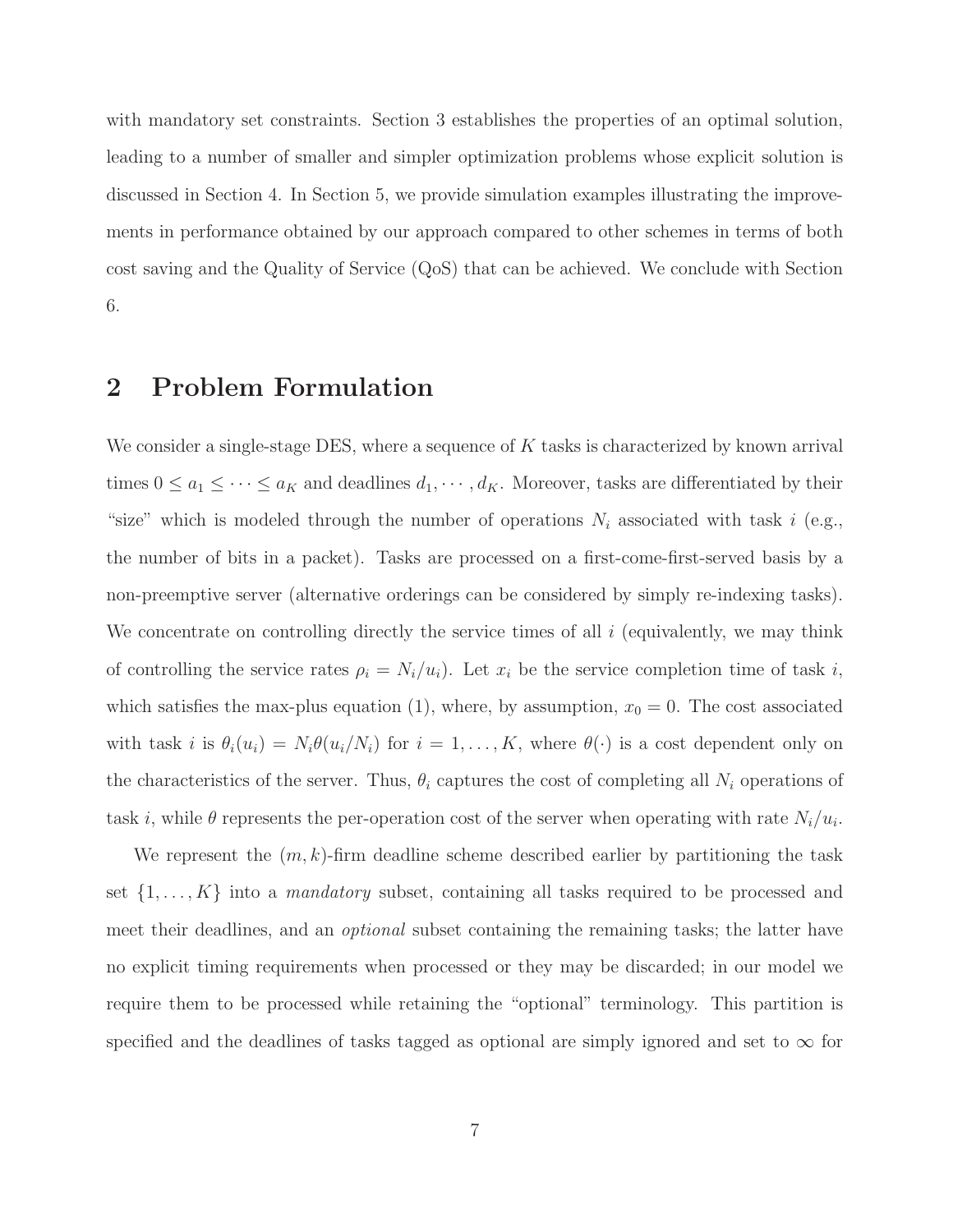the purpose of our analysis. Specifically, we define a "mandatory task set"

$$
\mathcal{M} = \{m : x_m \le d_m < \infty, \ m = 1, \dots, K\}
$$

and an "optional task set",  $\overline{\mathcal{M}}$ , containing all remaining task indices.

We assume that the server has a processing rate with a lower bound  $1/\eta > 0$  and upper bound  $1/\gamma > 1/\eta$ . This implies that the controllable service time  $u_i$  is constrained by  $\gamma N_i \leq$  $u_i \leq \eta N_i$  with  $N_i$  as defined above. We will also assume that for all  $m \in \mathcal{M}$  the deadline constraints are active in the sense that the "best case" completion time (i.e., when  $m \in \mathcal{M}$  is processed upon arrival with maximum (least costly) processing time  $a_m + \eta N_m$ ) exceeds its deadline  $d_m$ . Thus, we have:

**Assumption 1:** For all  $m \in \mathcal{M}$ ,

$$
d_m \le a_m + \eta N_m, \quad m \in \mathcal{M}
$$
\n<sup>(3)</sup>

Note that if Assumption 1 were to be violated, given the objective of minimizing a cost monotonically decreasing in  $u_i$ , tasks  $m \in \mathcal{M}$  would behave like those in the optional set and be processed at the minimal rate available when there is no other mandatory task in the system.

Finally, we make the following assumption regarding the cost functions  $\theta_i(u_i) = N_i \theta(u_i/N_i)$ :

**Assumption 2:**  $\theta(u)$  is positive, continuously differentiable, strictly convex, and monotonically decreasing in  $u$ .

This assumption is consistent with most applications of interest. For instance, in manufacturing systems the cost of operating a machine is monotonically decreasing and convex in the processing time of a part (Pepyne and Cassandras, 2000); in embedded devices, the processing time of a task is a convex monotonically decreasing function of the voltage applied to its CPU and the energy expended is monotonically decreasing and convex in the processing time of a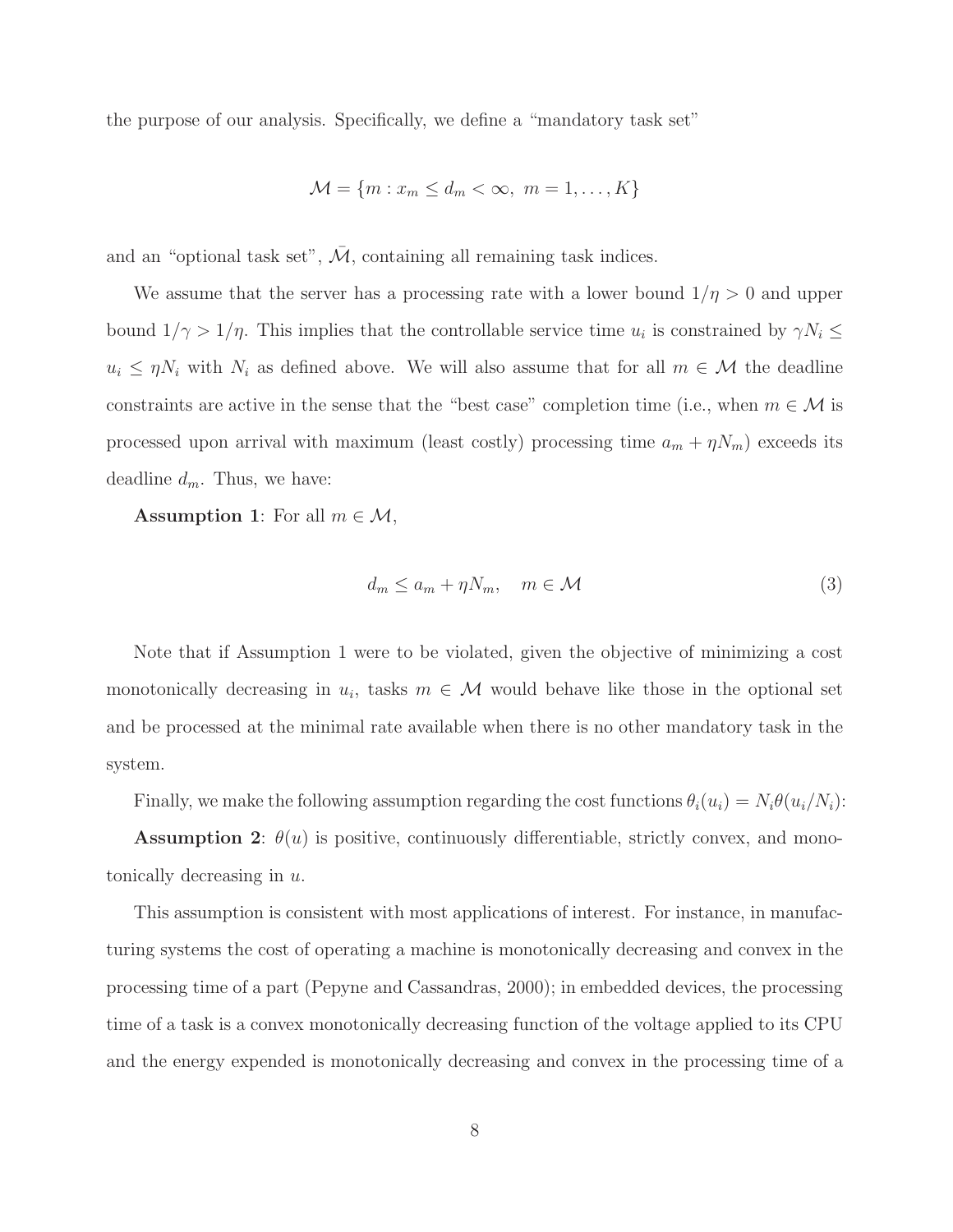task (Mao et al., 2007), (Cassandras and Zhuang, 2005). For a typical CMOS microprocessor, an extensive discussion found in (Mao et al., 2007) points to the fact that the interval over which the processor speed is controlled possesses these properties. The numerical example we will discuss in Section 5 is precisely motivated by such microprocessors. Finally, note that differentiability of  $\theta(\cdot)$  is not required; it was included in (Mao et al., 2007) in order to simplify some of the technical proofs and we shall include it as well since some of our results depend on these proofs.

We can now formulate the following problem (denoted by P), with controls  $\{u_1, \dots, u_K\}$ and departure times (state variables)  $\{x_1, \cdots, x_K\}$ :

$$
P: \min_{u_1, \cdots, u_K} \sum_{i=1}^K \theta_i(u_i) \tag{4a}
$$

s.t. 
$$
x_i = \max\{a_i, x_{i-1}\} + u_i
$$
 (4b)

$$
\gamma N_i \le u_i \le \eta N_i, \quad i = 1, \cdots, K \tag{4c}
$$

$$
x_m \le d_m, \ m \in \mathcal{M} \tag{4d}
$$

The optimal controls will be denoted by  $\{u_1^*\}$  $\{a_1^*, \dots, a_K^*\}$  and the corresponding service completion times (defining the optimal state trajectory) by  $\{x_1^*\}$  $\{a_1^*, \cdots, x_K^*\}$ . Note that this problem is an extension of (2) where all tasks have real-time constraints and thus inherits its difficulties, such as the high dimensionality of the control vector when  $K$  is large and the nondifferentiability of the constraints caused by the max operator. In the next section, we identify decomposition properties in the same spirit as those obtained for (2) in (Mao et al., 2007), which will lead to an efficient solution approach that overcomes these two difficulties.

We should also point out that problem  $P$  may not have a feasible solution. In this paper, we assume that at least one feasible solution exists. If that is not the case, then a separate admission control problem has to precede our analysis so as to eliminate certain tasks whose deadlines cannot be met and lead to a feasible problem as illustrated in Figure 1; some recent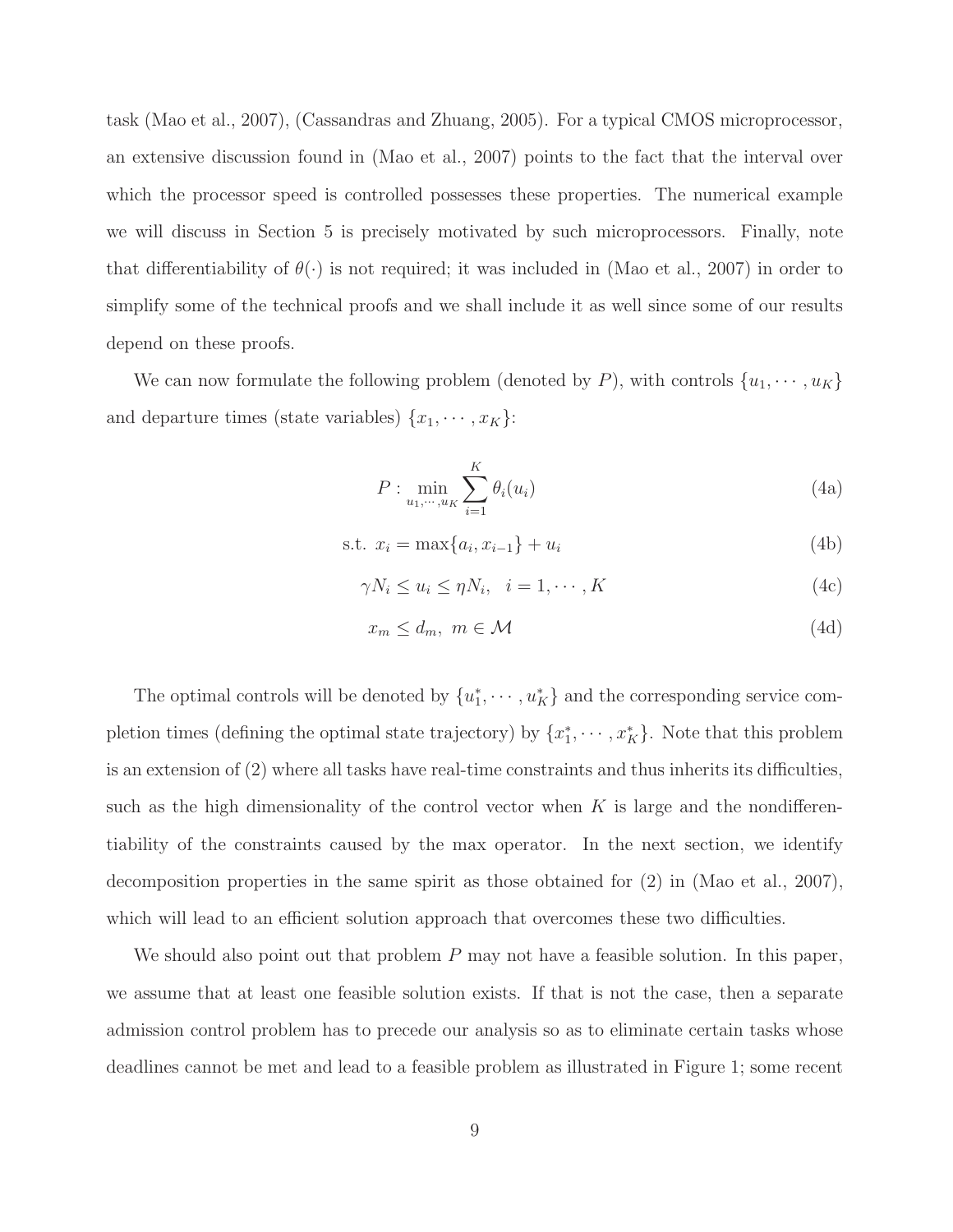

results on this associated problem are presented in (Mao and Cassandras, 2007a).

Figure 1: Optimal control procedure for weakly hard real-time problems

# 3 Optimal State Trajectory Properties

As in earlier work (Mao et al., 2007) dealing with problem (2), we begin with the observation that any state trajectory of the DES under study can be decomposed into *busy periods* separated by idle periods. In particular:

*Definition*: A *Busy Period* (BP) is an interval  $[a_k, x_n]$  defined by a sequence of tasks  $\{k, \dots, n\}, 1 \leq k \leq n \leq K$ , such that the following three conditions are satisfied: (i)  $x_{k-1} < a_k$ , (ii)  $x_n < a_{n+1}$ , and (iii)  $x_i \ge a_{i+1}$ , for all  $i = k, \dots, n-1$ .

Decomposing a state trajectory into BPs allows us to decouple the optimal controls of tasks in one BP from those in any other BP. This will reduce the solution of problem P to the solution of a set of simpler problems of lower dimension, provided that we can identify each BP in terms of a beginning task k and ending task n, respectively. Before identifying the BP structure in an optimal state trajectory of problem  $P$ , we first focus on the decoupling property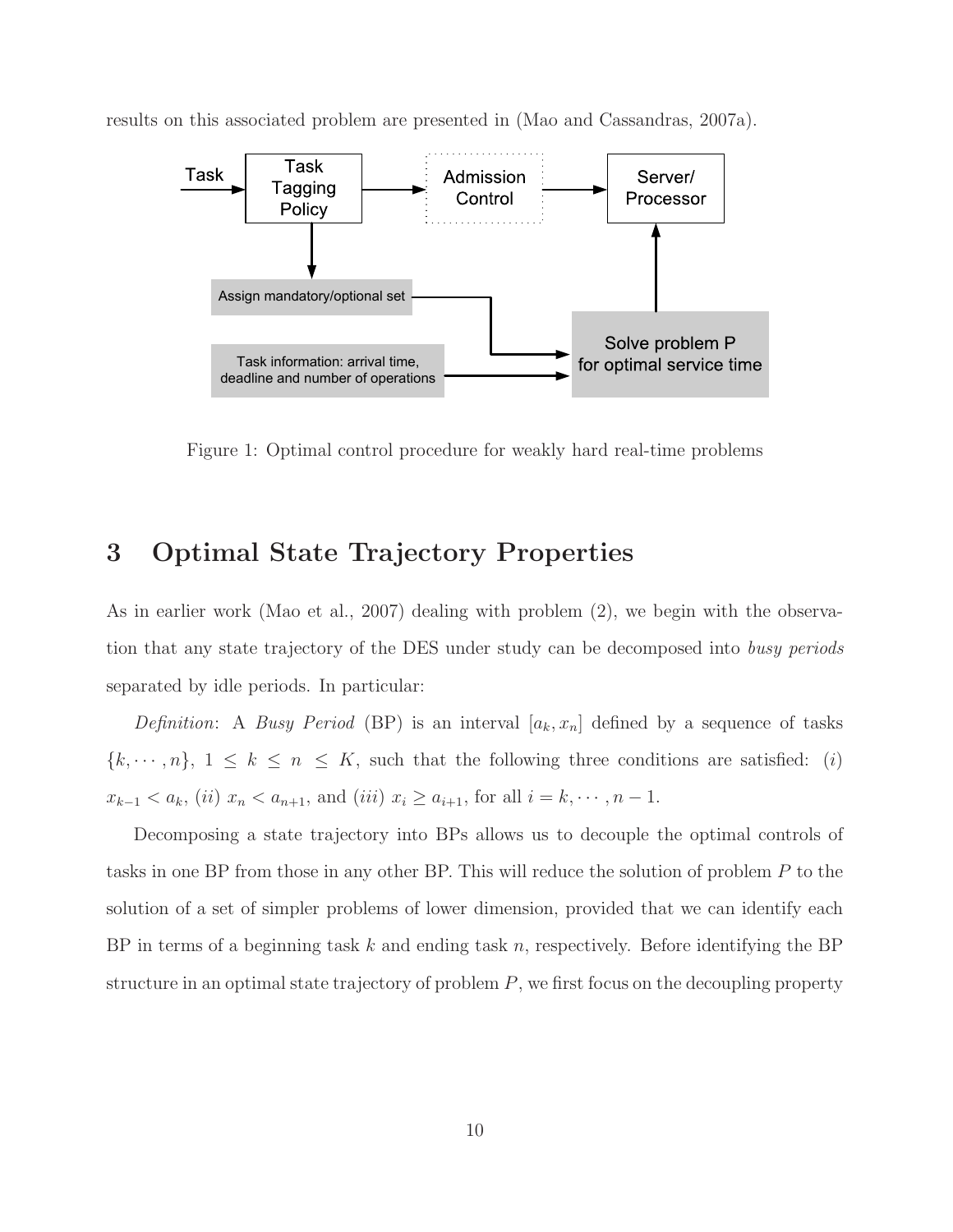mentioned above. Let us consider the optimization problem  $P(k, n)$  defined as follows:

$$
P(k, n) : \min_{u_k, \dots, u_n} \sum_{i=k}^{n} \theta_i(u_i)
$$
  
s.t.  $x_i = a_k + \sum_{j=k}^{i} u_j \ge a_{i+1}, \quad i = k, \dots, n-1$  (5a)

$$
\gamma N_i \le u_i \le \eta N_i, \quad i = k, \cdots, n
$$
\n(5b)

$$
x_m \le d_m, \ m \in \mathcal{M} \cap \{k, \cdots, n\} \tag{5c}
$$

Let the solution of this problem be denoted by  $u_i^*$  $i(k, n), i = k, \dots, n$ . We can then show that the solution of problem P is identical to the collection of solutions of problems  $P(k, n)$ , one for each BP on the optimal state trajectory.

**Theorem 1** If tasks  $\{k, \dots, n\}$  constitute a single BP in the optimal sample path, then  $u_i^* =$  $u_i^*$  $i(k, n), i = k, \cdots, n.$ 

**Proof.** Proceeding by contradiction, assume that  $\{u_i^*\}$  $\{i(k,n)\}, i = k, \cdots, n$ , is the solution of problem  $P(k, n)$  but  $u_i^*$  $i^* \neq u_i^*$  $i(k, n)$  for at least some  $i \in \{k, \dots, n\}$ . We can define a vector  $\hat{u} \in R^K$  such that  $\hat{u} = \{u_1^*\}$  $u_1^*, \dots, u_{k-1}^*, u_k^*(k, n), \dots, u_n^*(k, n), u_{n+1}^*, \dots, u_K^*$  with corresponding service completion times  $\{\hat{x}_1, \dots, \hat{x}_K\}$ . We first show  $\hat{u}$  is a feasible solution for P. Since  $u_i^*$  $_i^*$  $i = 1, \dots, K$  is a solution of problem P and tasks  $\{k, \dots, n\}$  constitute a single BP in the optimal state trajectory, we have  $x_{k-1}^* < a_k$  and  $x_n^* < a_{n+1}$  and using (4b):

$$
\hat{x}_i = x_i^*, \quad i \in \{1, \cdots, k-1\} \cup \{n+1, \cdots, K\}
$$
 (6)

$$
\hat{x}_i = a_k + \sum_{j=k}^i u_j^*(k, n), \quad i \in \{k, \cdots, n\}
$$
\n(7)

We can see that all  $i \in \{1, \dots, k-1\} \cup \{n+1, \dots, K\}$  satisfy the constraints (4a)-(4d), while the constraint (5a) of problem  $P(k, n)$  guarantees that (7) holds. In addition, the constraints  $(5b)-(5c)$  of  $P(k, n)$  and  $(4c)-(4d)$  of P are identical.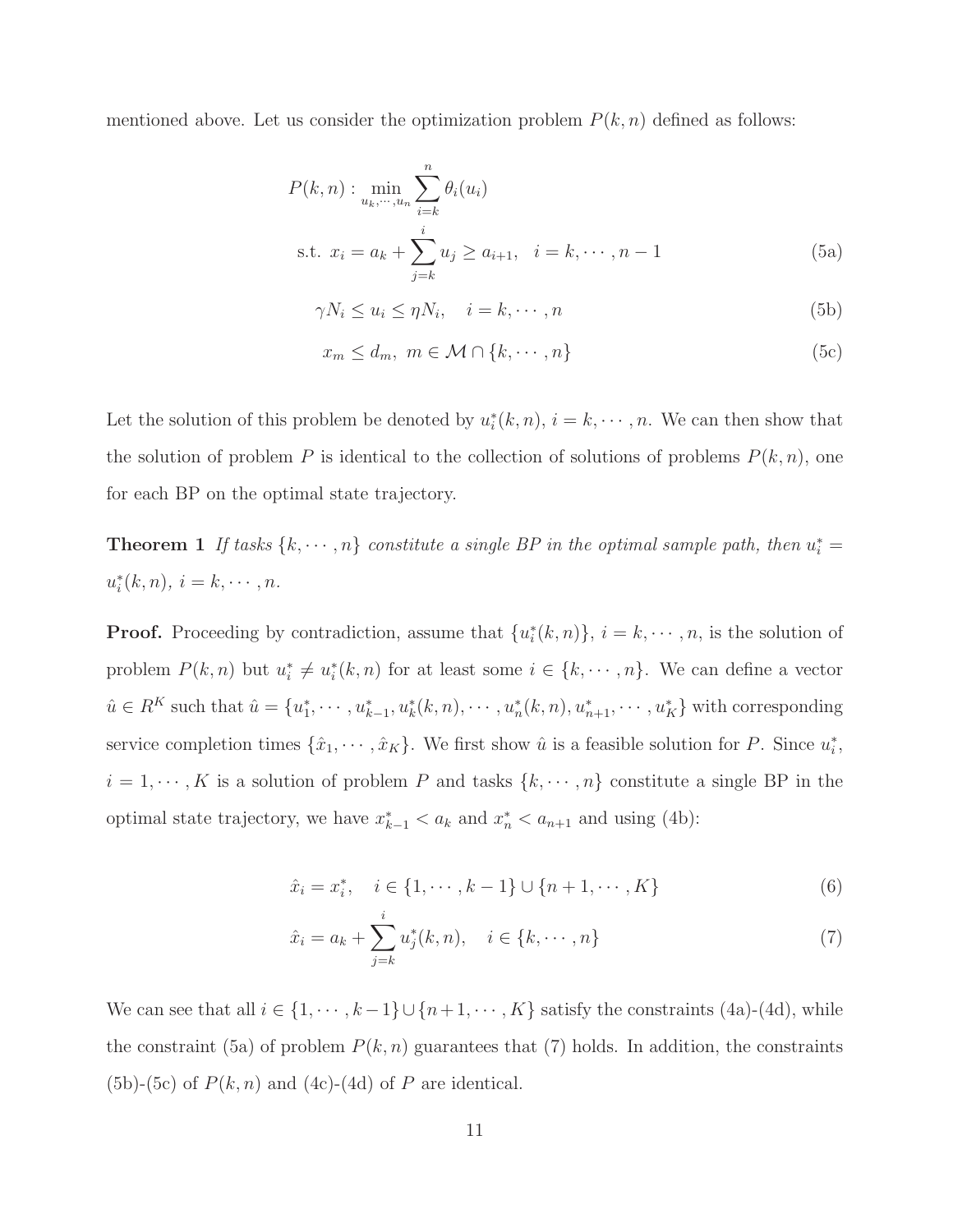Since the cost function is differentiable and strictly convex, we know that  $\{u_1^*\}$  $x_1^*, \cdots, u_K^*$  is a unique solution of problem P. Hence, we have  $J(\hat{u}) > J(u^*)$ , that is

$$
J(\hat{u}) - J(u^*) = \left(\sum_{i=1}^{k-1} \theta_i(u_i^*) + \sum_{i=k}^n \theta_i(u_i^*(k, n)) + \sum_{i=k+1}^K \theta_i(u_i^*)\right) - \left(\sum_{i=1}^K \theta_i(u_i^*)\right)
$$
  
= 
$$
\sum_{i=k}^n \theta_i(u_i^*(k, n)) - \sum_{i=k}^n \theta_i(u_i^*)
$$
  
> 0

which implies that

$$
\sum_{i=k}^{n} \theta_i(u_i^*(k, n)) > \sum_{i=k}^{n} \theta_i(u_i^*)
$$
\n(8)

It is obvious that all  $\{u_i^*\}$  $\{e_i\}, i = k, \dots, n$ , are feasible for problem  $P(k, n)$ . Since the inequality (8) contradicts the assumption that  ${u_i^*}$  $\{k, n\}, i = k, \cdots, n$  is the optimal solution of problem  $P(k, n)$ , it follows that  $u_i^* = u_i^*$  $i(k, n)$  for all  $i = k, \cdots, n$ .

The implication of Theorem 1 is the following: if we can identify the BP structure, then the optimal solution can be obtained by solving a set of simpler (no max operation involved) lowerdimensional problems, one for each BP, as defined through  $P(k, n)$ . Thus, we concentrate next on this objective.

In the DES operating under  $(m, k)$ -firm deadline constraints, there are four types of BPs:

- (i) A BP  $\{k, \dots, n\}$  such that  $i \in \mathcal{M}$  for all  $i \in \{k, \dots, n\}$ ,
- (*ii*) A BP { $k, \dots, n$ } such that  $i \in \overline{\mathcal{M}}$  for all  $i \in \{k, \dots, n\}$ ,
- (iii) A BP  $\{k, \dots, n\}$  ending with  $n \in \mathcal{M}$ , but  $i \in \overline{\mathcal{M}}$  for at least some  $i \in \{k, \dots, n-1\}$ , and
- (iv) A BP  $\{k, \dots, n\}$  ending with  $n \in \overline{\mathcal{M}}$ , but  $i \in \mathcal{M}$  for at least some  $i \in \{k, \dots, n-1\}$ .

In what follows, we derive a number of properties associated with these different types of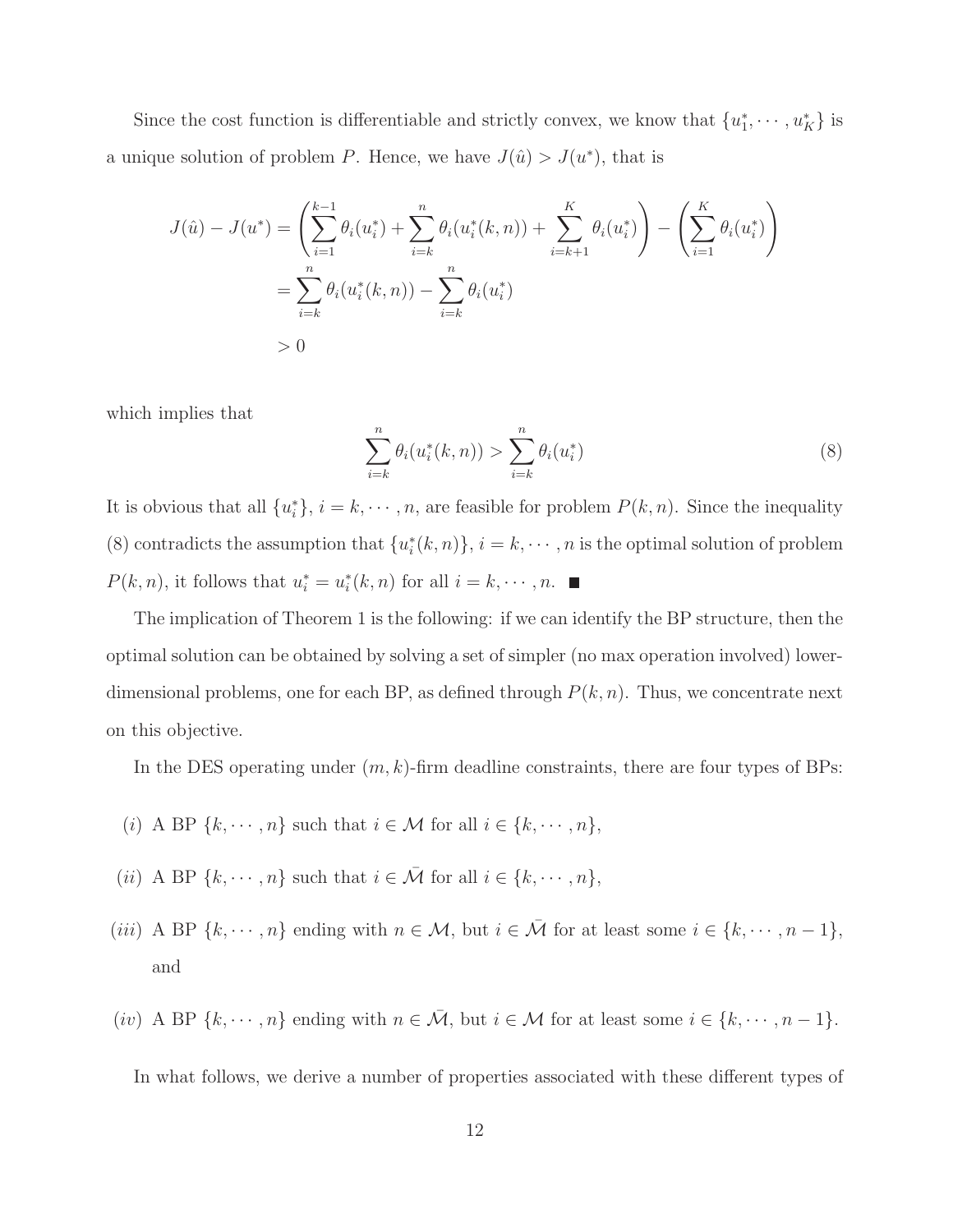BPs, based on which we will be able to determine the BP structure without explicitly solving the problem P.

The first lemma below asserts that a task  $i \in \mathcal{M}$  is the last task of a BP if its deadline occurs before the next task arrival time, regardless of the existence of optional set tasks in this BP. Otherwise, it does not end a BP.

Lemma 1 *Let*  $i \in \mathcal{M}$ .

- 1. Task i ends a BP and  $x_i^* = d_i$ , if and only if  $d_i < a_{i+1}$ .
- 2. Task i does not end a BP, i.e.,  $x_i^* \ge a_{i+1}$ , if and only if  $a_{i+1} \le d_i$ .

#### Proof.

1. Since task  $i \in \mathcal{M}$ , it satisfies  $x_i^* \leq d_i$ . If  $d_i < a_{i+1}$ , then  $x_i^* < a_{i+1}$ . Thus, task i ends a BP by definition. Therefore, there is no arrival during the processing of  $i$ . Moreover, since by Assumption 2 the cost function  $\theta_i(u_i)$  is strictly decreasing in  $u_i$ , it follows that  $u_i^*$ <sup>\*</sup><sub>i</sub> is limited only by the constraints (4c) and (4d). If (4c) is active, then  $u_i^* = \eta N_i$  and

$$
x_i^* = \max\{a_i, x_{i-1}\} + \eta N_i \ge a_i + \eta N_i
$$

By Assumption 1, this implies that  $x_i^* \geq d_i$  and since (4d) must hold, we conclude that  $x_i^* = d_i$ . On the other hand, if (4d) is active instead, then we immediately get  $x_i^* = d_i$ . Conversely, if i ends a BP, then, by the BP definition, we have  $x_i^* < a_{i+1}$ . Since, in addition,  $x_i^* = d_i$ , we get  $d_i < a_{i+1}$ .

2. Suppose  $a_{i+1} \leq d_i$ . We proceed by contradiction and assume that  $x_i^* < a_{i+1}$ . Then, by definition, task *i* ends a BP in the optimal state trajectory and  $x_i^* = d_i$  by the same argument as in part 1. It follows that  $a_{i+1} > d_i$ , which contradicts  $a_{i+1} \leq d_i$ . Thus, i cannot end a BP. Conversely, if  $a_{i+1} \leq x_i^*$  note that  $x_i^* \leq d_i$  since  $i \in \mathcal{M}$ , implying that  $a_{i+1} \leq x_i^* \leq d_i.$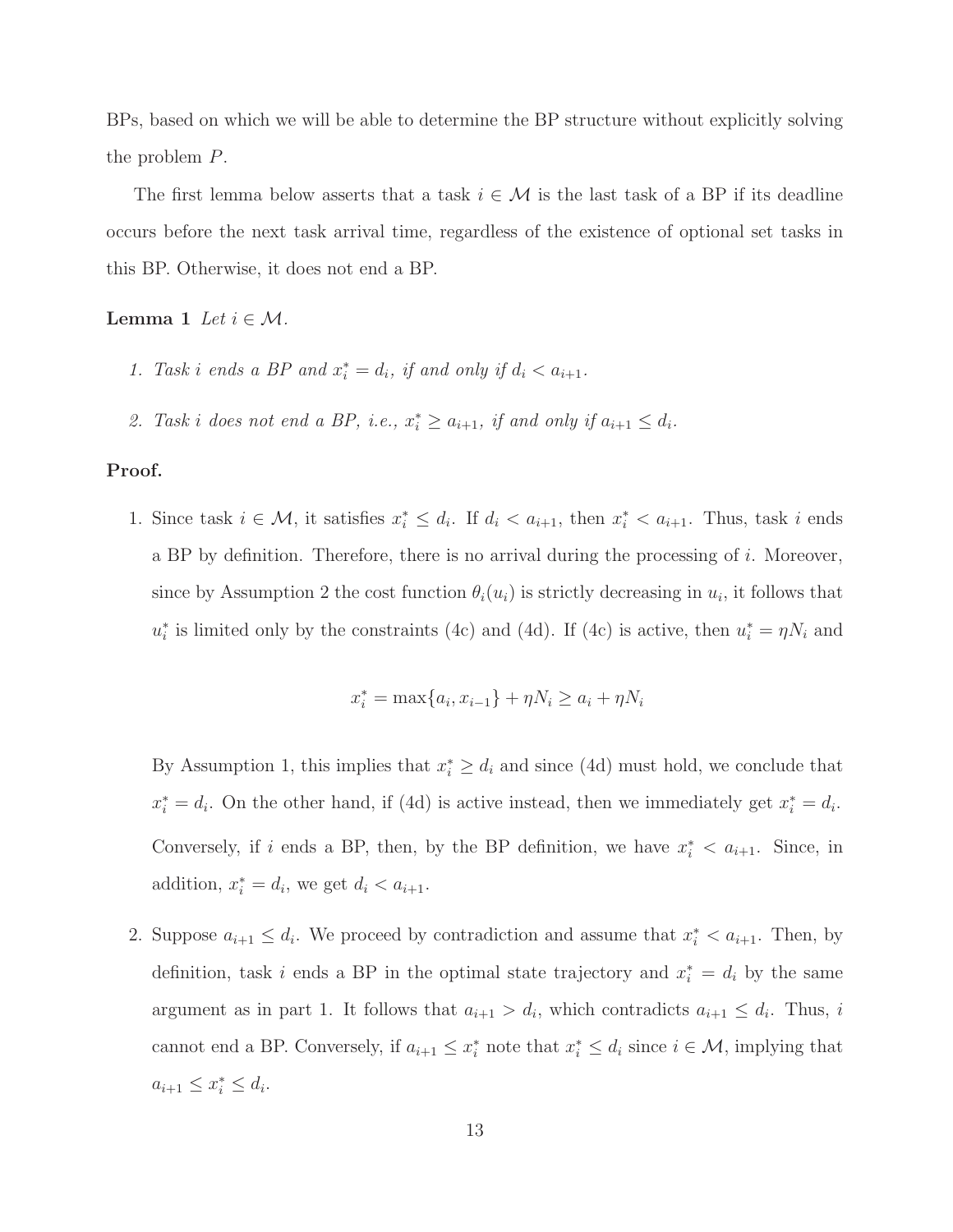Using this lemma directly leads to the proof of Theorem 2 allowing us to identify a BP of type  $(i)$ , i.e., one that contains only mandatory set tasks.

**Theorem 2** Let  $\{k, \dots, n\} \subseteq M$ . Tasks  $\{k, \dots, n\}$  constitute a BP in the optimal sample *path if and only if*  $x_{k-1}^* < a_k$ ,  $a_{i+1} \leq d_i$ , for  $i = k, \dots, n-1$ , and  $d_n < a_{n+1}$ .

**Proof.** If, for  $\{k, \dots, n\} \subseteq M$ ,  $a_{i+1} \leq d_i$  holds for  $i = k, \dots, n-1$ , we know that  $\{k, \dots, n\}$ belong to one BP from part 2 of Lemma 1. Since  $d_n < a_{n+1}$ , by part 1 of Lemma 1 the BP ends with n and  $x_n^* = d_n$ . Moreover, task k begins this BP by definition since  $x_{k-1}^* < a_k$ . The converse follows from Lemma 1 and the definition of a BP.

Note that applying this theorem to identify a BP with  $\{k, \dots, n\} \subseteq \mathcal{M}$  requires knowledge of the optimal service completion time  $x_{k-1}^*$  of task  $k-1$ , which, except for  $x_0^* = 0$ , is obviously not known in advance. However, we can always check the condition  $x_{k-1}^* < a_k$ without requiring the solution of P. In the case where  $(k-1) \in \mathcal{M}$ , it follows from Lemma 1 that  $x_{k-1}^* = d_{k-1} < a_k$ . The case where  $(k-1) \in \overline{\mathcal{M}}$  will be discussed later in this section.

Let us now consider a BP formed by tasks  $\{k, \dots, n\}$  containing at least some  $i \in \overline{\mathcal{M}}$ ,  $k \leq i \leq n$ . Let  $k \leq p \leq q \leq n$  such that  $\{p, \dots, q\} \subseteq \overline{\mathcal{M}}$ ,  $(p-1) \in \mathcal{M}$  and  $(q+1) \in \mathcal{M}$ . When  $k = p$  and  $q = n$ , then  $\{k, \dots, n\}$  defines a type  $(ii)$  BP with all optional set tasks. When  $k < p \le q = n$ , an optional set task ends this BP and  $(p-1) \in \mathcal{M}$ , which implies the BP is of type (iv). If  $k < p \le q < n$ , we have  $\{p-1, q+1\} \subseteq M$ . Looking at the last case in which a sequence of optional set tasks is preceded and followed by mandatory set tasks, the following lemmas present some properties of the optimal controls in such BPs.

**Lemma 2** Let tasks  $\{k, \dots, n\}$  constitute a single BP in the optimal state trajectory of prob*lem* P and let contiguous tasks  $\{p, \dots, q\}$  be such that  $\{p, \dots, q\} \subseteq \overline{\mathcal{M}} \cap \{k, \dots, n\}$ . Then,

$$
N_i/u_i^* \le N_{i+1}/u_{i+1}^*, \quad i = p, \cdots, q-1.
$$

П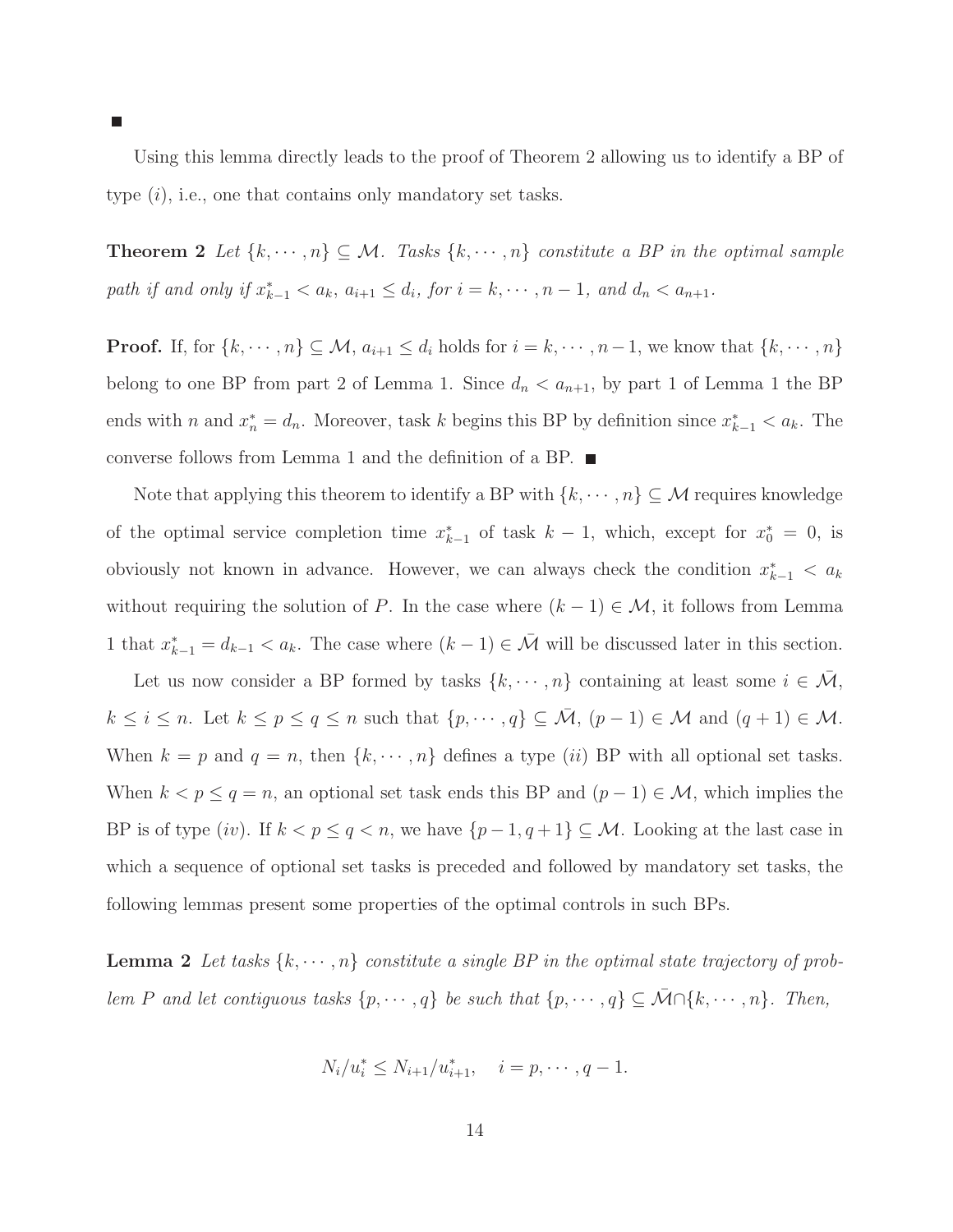Proof. Proceeding by contradiction, assume that

$$
N_i/u_i^* > N_{i+1}/u_{i+1}^*
$$

for some  $i, p \leq i < q$ . A feasible solution of problem P,  $\{u_1^*\}$  $i_1^*, \cdots, u'_i, u'_{i+1}, \cdots, u^*_{K}$ , can be found such that all other values remain the same but  $u_i^*$  $i$  and  $u_{i+1}^*$  are replaced by  $u_i'$  $'_{i}$  and  $u'_{i}$  $i+1$ with

$$
u_i^* + u_{i+1}^* = u_i' + u_{i+1}'
$$

and

$$
N_i/u_i^* > N_i/u_i' = N_{i+1}/u_{i+1}' > N_{i+1}/u_{i+1}^*
$$
\n(9)

First, let us show that  $\{u_1^*\}$  $\{a_1^*, \dots, a'_i, a'_{i+1}, \dots, a^*_K\}$  is indeed feasible for problem P. Since  $1/\gamma \ge N_i/u_i^* > N_{i+1}/u_{i+1}^* \ge 1/\eta$  holds, it follows that  $1/\gamma \ge N_i/u_i' = N_{i+1}/u_{i+1}' \ge 1/\eta$ . Since  $u_i^* + u_{i+1}^* = u_i' + u_{i+1}'$  and all other  $u_j^*$  $j, j \neq i, i + 1$ , remain the same, we have  $x'_m = x_m^* \leq d_m$ , for all  $m \in \mathcal{M}$ .

Next, we show that

$$
\theta_i(u'_i) + \theta_{i+1}(u'_{i+1}) < \theta_i(u_i^*) + \theta_{i+1}(u_{i+1}^*) \tag{10}
$$

To establish this inequality, recall that  $\theta_i(u_i) = N_i \theta(u_i/N_i)$  and consider the optimization problem

$$
\min_{v_i, v_{i+1}} N_i \theta(v_i) + N_{i+1} \theta(v_{i+1})
$$
  
s.t.  $N_i v_i + N_{i+1} v_{i+1} = C$ 

where  $v_i = u_i/N_i$ . Adjoining the constraint to the cost function using a Lagrange multiplier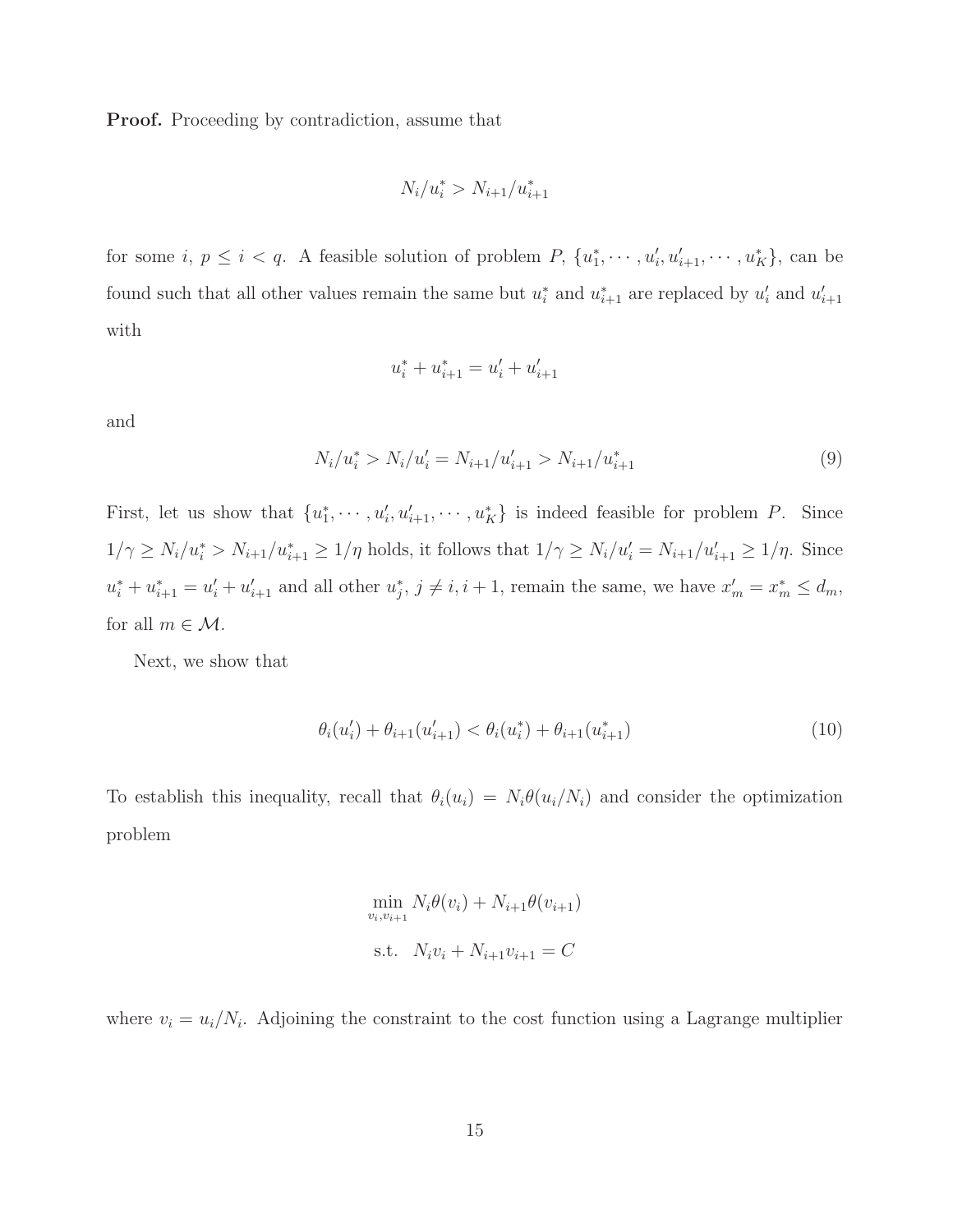$\lambda$  leads to the necessary condition for optimality

$$
N_j \theta'(v_j) + N_j \lambda = 0, \quad j = i, i + 1
$$

where  $\theta'(\cdot)$  is the derivative of  $\theta(\cdot)$  with respect to its argument. Therefore,  $\theta'(v_i) = \theta'(v_{i+1}) =$  $-\lambda$ . Moreover, by Assumption 2,  $\theta(\cdot)$  is convex and differentiable, so that the solution to this problem satisfies  $v_i = v_{i+1} = \frac{C}{N_i + N_i}$  $\frac{C}{N_i + N_{i+1}}, \text{ i.e., } u_i = \frac{CN_i}{N_i + N_i}$  $\frac{CN_i}{N_i+N_{i+1}}$  and  $u_{i+1} = \frac{CN_{i+1}}{N_i+N_{i+1}}$  $\frac{CN_{i+1}}{N_i+N_{i+1}}$ . In other words,  $\theta_i(u_i) + \theta_{i+1}(u_{i+1})$  with  $u_i + u_{i+1} = C$  is minimized by  $u_i, u_{i+1}$  such that

$$
N_i/u_i = N_{i+1}/u_{i+1} = (N_i + N_{i+1})/C
$$

which is satisfied by  $u_i'$  $'_{i}, u'_{i+1}$  in (9), hence establishing (10).

Since all other  $u_i^*$  $i, i = 1, \dots, i-1, i+2, \dots, K$ , remain unchanged, we obtain

$$
\sum_{j=1}^{i-1} \theta_j(u_j^*) + \sum_{j=i+2}^K \theta_j(u_j^*) + \theta_i(u_i') + \theta_{i+1}(u_{i+1}')
$$
  

$$
< \sum_{j=1}^{i-1} \theta_j(u_j^*) + \sum_{j=i+2}^K \theta_j(u_j^*) + \theta_i(u_i^*) + \theta_{i+1}(u_{i+1}^*)
$$

which contradicts the assumption that  ${u_1^*}$  $\{a_1^*, \dots, a_K^*\}$  is the optimal solution. Hence, we prove that  $N_i/u_i^* \leq N_{i+1}/u_{i+1}^*$  must hold for all  $i = p, \dots, q-1$ .

This result characterizes the processing rate relationship between adjacent optional set tasks and it helps us establish the next result pertaining to BPs on the optimal state trajectory that end with a sequence of optional set tasks.

**Lemma 3** Let tasks  $\{k, \dots, n\}$  constitute a single BP in the optimal sample path and con*tiguous tasks*  $\{p, \dots, n\}$  *be such that*  $\{p, \dots, n\} \subseteq \overline{\mathcal{M}} \cap \{k, \dots, n\}$ *. Then,* 

$$
u_i^* = \eta N_i, \quad i = p, \cdots, n.
$$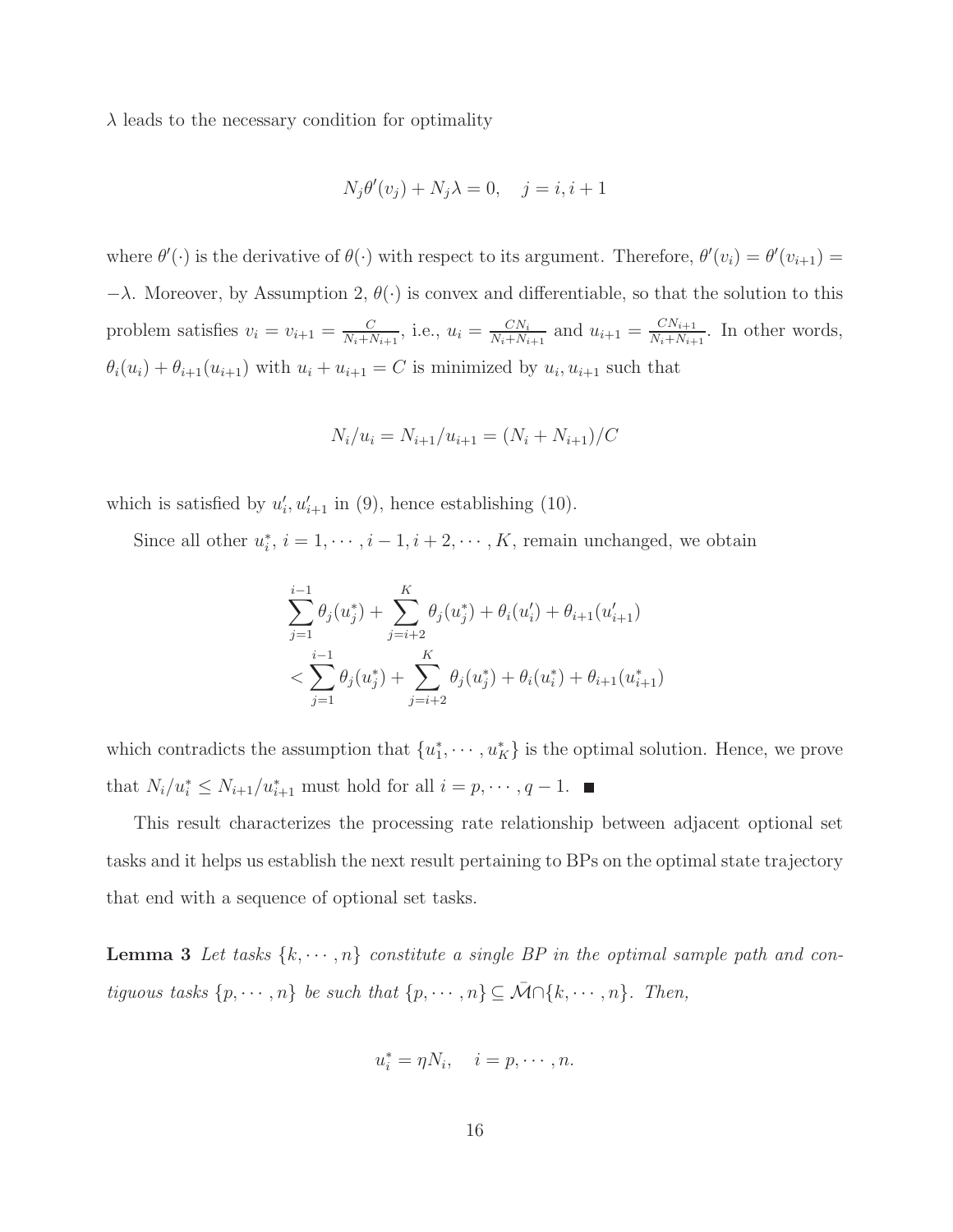**Proof.** Since  $n \in \overline{\mathcal{M}}$  and, by Assumption 2,  $\theta_n(u_n)$  is strictly decreasing, it follows that  $u_n^*$ n is limited only by the constraint (4c). Since there is no task arriving during the processing of task n (because n ends a BP), the constraint is active for task n, i.e.,  $u_n^* = \eta N_n$ .

Since tasks  $n-1$  and n satisfy  $\{n-1,n\} \subseteq \bar{\mathcal{M}} \cap \{k,\dots,n\}$ , we have  $N_{n-1}/u_{n-1}^* \leq N_n/u_n^*$  $1/\eta$  from Lemma 2, hence  $u_{n-1}^* \geq \eta N_{n-1}$ . The constraints in (4c) require that  $u_{n-1}^* \leq \eta N_{n-1}$ , therefore the last two inequalities imply  $u_{n-1}^* = \eta N_{n-1}$ . Applying this procedure recursively backward over tasks  $n-2, \dots, p$ , we obtain  $u_i^* = \eta N_i$  for all  $i = p, \dots, n$ , when  $\{p, \dots, n\} \subseteq$  $\bar{\mathcal{M}} \cap \{k, \cdots, n\}.$ 

This result asserts that when a BP ends with a sequence of optional set tasks, then it is optimal to process them all using the minimum feasible processing rate. Using Lemmas 2 and 3 we can now derive the condition for identifying a BP on the optimal state trajectory containing only optional set tasks.

**Theorem 3** Let  $\{k, \dots, n\} \subseteq \overline{\mathcal{M}}$ . Tasks  $\{k, \dots, n\}$  constitute a BP in the optimal state *trajectory if and only if*

$$
x_{k-1}^* < a_k \tag{11}
$$

$$
a_k + \sum_{j=k}^{i} \eta N_i \ge a_{i+1}, \quad i = k+1, \cdots, n-1
$$
\n(12)

$$
a_k + \sum_{j=k}^{n} \eta N_i < a_{n+1} \tag{13}
$$

**Proof.** (If part) Task k starts a BP by definition based on  $(11)$ . Next, we show that there is no idle period within tasks  $\{k, \dots, n\}$ . Recall that, from (4c), the optimal solution must satisfy  $u_i^* \leq \eta N_i$  for  $i = k, \dots, n$ . First, suppose  $u_i^* = \eta N_i$  for  $i = k, \dots, n$ . If an idle period first occurs after the service completion of task  $s, k \leq s < n$ , then  $a_k + \sum_{j=k}^{s} \eta N_j < a_{s+1}$ , which contradicts (12). On the other hand, suppose  $u_i^* < \eta N_i$  for some  $i, k \leq i < n$  and an idle period occurs after the service completion of task s,  $i \leq s < n$ , Since  $i \subseteq \overline{\mathcal{M}}$  and the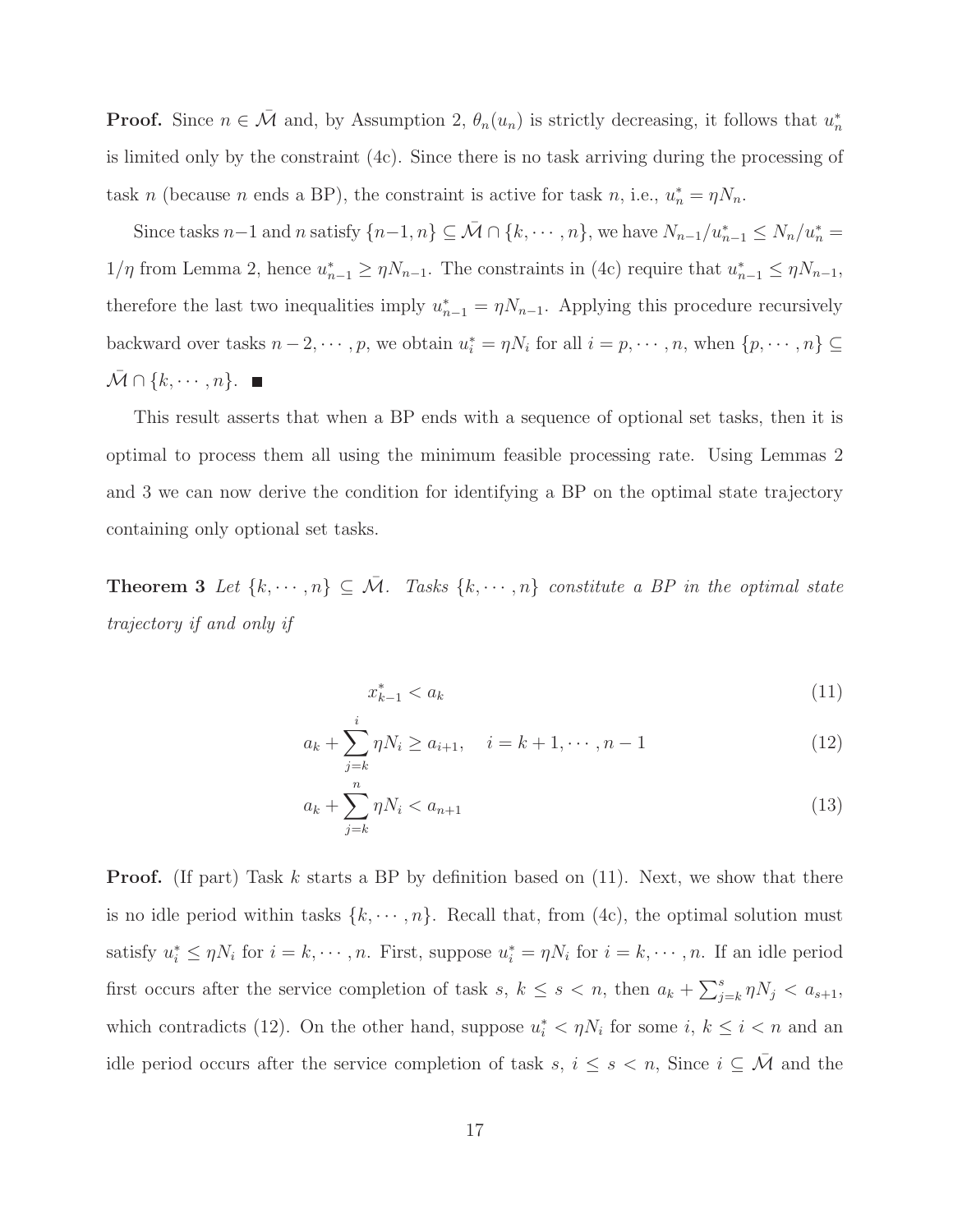cost function  $\theta_i(u_i)$  is strictly decreasing in  $u_i$ , we can increase  $u_i^*$  and decrease  $\theta_i(u_i)$ , which contradicts the optimality of  $u_i^*$ \*. Therefore,  $u_i^*$  $i$  is large enough to either eliminate the idle period and still satisfy  $u_i^* < \eta N_i$  or its value is  $u_i^* = \eta N_i$ . In the latter case, we have already seen that the presence of an idle period contradicts (12). Therefore, no idle period is possible if (12) holds.

Finally, we show that task  $n$  ends a BP. Since we have argued that no idle period occurs prior to task *n*, we have  $x_n^* = a_k + \sum_{j=k}^n u_j^*$  $j<sub>i</sub>$ . In addition, the optimal solution must satisfy  $u_i^* \leq \eta N_i$  for  $i = k, \dots, n$  and (13) implies that

$$
x_n^* = a_k + \sum_{j=k}^n u_j^* \le a_k + \sum_{j=k}^n \eta N_j < a_{n+1}
$$

that is, task  $n$  ends a BP.

(Only if part) Since tasks  $\{k, \dots, n\}$  constitute a single BP in the optimal state trajectory, by Lemma 3 we have  $u_i^* = \eta N_i$  for  $i = k, \dots, n$ , that is,

$$
x_i^* = a_k + \sum_{j=k}^i \eta N_j \text{ for } i = k, \cdots, n
$$

Then, (11), (12) and (13) follow from the BP definition.  $\blacksquare$ 

As in Theorem 2, note that condition (11) depends on  $x_{k-1}^*$ , but, as we will see, the validity of  $x_{k-1}^* < a_k$  can be determined without requiring the explicit solution of P.

The next lemma identifies a condition under which the optimal departure time of a mandatory set task contained within a BP can be easily determined.

**Lemma 4** Let tasks m and  $m + 1$  belong to a BP in the optimal state trajectory and  $m \in \mathcal{M}$ . *If*  $N_m/u_m^* > N_{m+1}/u_{m+1}^*$ , then  $x_m^* = d_m$ .

**Proof.** Proceeding by contradiction, assume that  $x_m^* < d_m$  since  $x_m^* > d_m$  is not feasible for  $m \in \mathcal{M}$ . Since it is assumed that  $N_m/u_m^* > N_{m+1}/u_{m+1}^*$ , there exists some  $\delta > 0$  such that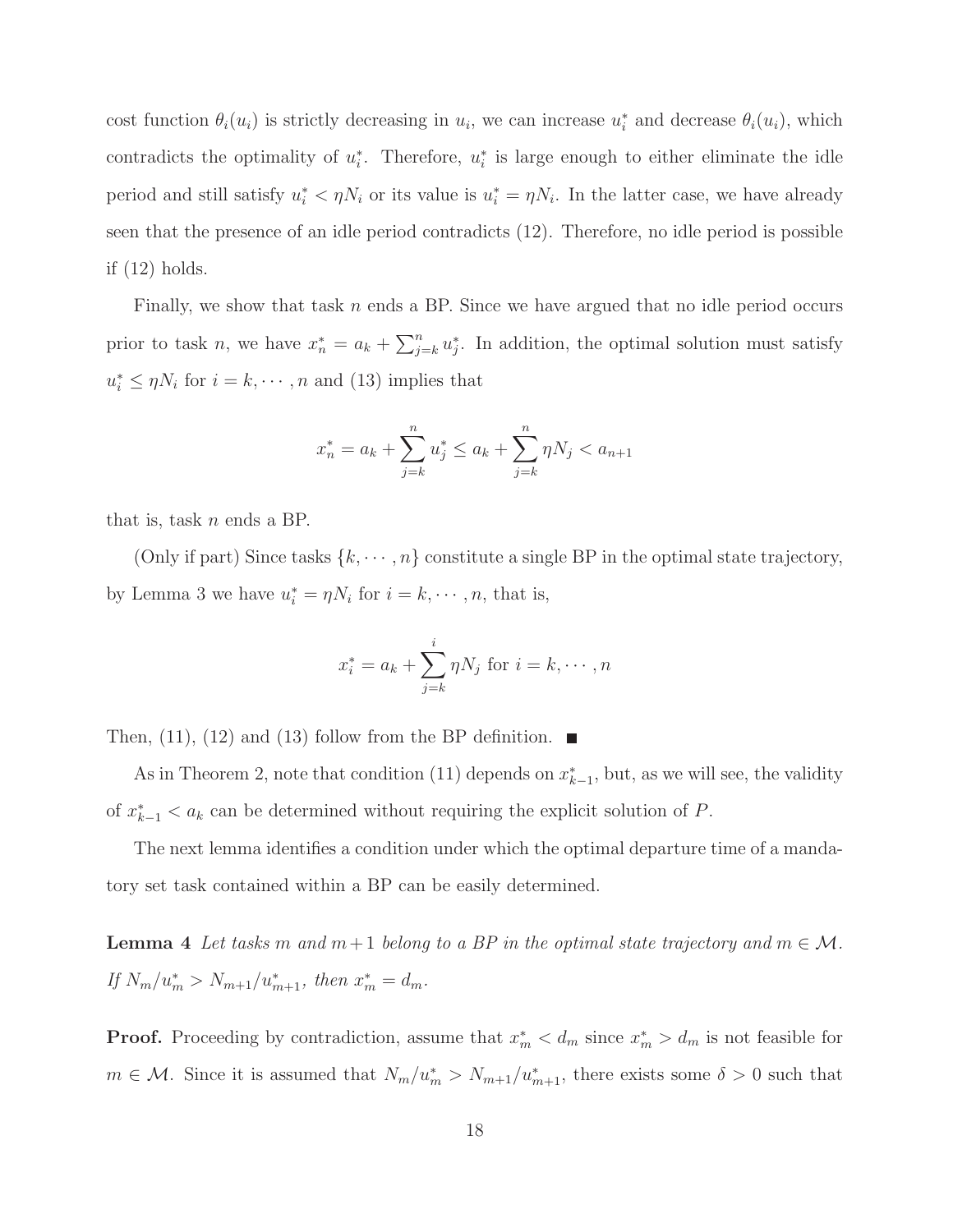$N_m/(u_m^* + \delta) \ge N_{m+1}/(u_{m+1}^* - \delta)$  and  $x_m^* + \delta \le d_m$ . Observing that

$$
(u_m^* + \delta) + (u_{m+1}^* - \delta) = u_m^* + u_{m+1}^*
$$

and that

$$
N_m/u_m^* > N_m/(u_m^* + \delta) \ge N_{m+1}/(u_{m+1}^* - \delta) > N_{m+1}/u_{m+1}^*
$$

we argue exactly as in the proof of Lemma 2 to get:

$$
\theta_m(u_m^* + \delta) + \theta_{m+1}(u_{m+1}^* - \delta) < \theta_m(u_m^*) + \theta_{m+1}(u_{m+1}^*)
$$

Note that, with all other constraints remaining the same,  $\{u_1^*\}$  $x_1^*, \cdots, u_m^* + \delta, u_{m+1}^* - \delta \cdots, u_K^* \}$ is a feasible solution of problem P. Therefore,

$$
\sum_{i=1}^{m-1} \theta_i(u_i^*) + \sum_{i=m+2}^K \theta_i(u_i^*) + \theta_m(u_m^* + \delta) + \theta_{m+1}(u_{m+1}^* - \delta)
$$
  

$$
< \sum_{i=1}^{m-1} \theta_i(u_i^*) + \sum_{i=m+2}^K \theta_i(u_i^*) + \theta_m(u_m^*) + \theta_{m+1}(u_{m+1}^*)
$$

which contradicts the assumption that  $\{u_1^*\}$  $\{a_1^*, \dots, a_K^*\}$  is the optimal solution and the proof is complete.  $\blacksquare$ 

This result helps us establish Lemma 5 which applies to a sequence of tasks in a BP that starts with a mandatory set task followed by one or more optional set tasks which end this BP. In this case, it becomes easy to determine the optimal controls of these tasks.

**Lemma 5** *Let tasks*  $\{k, \dots, n\}$  *constitute a BP in the optimal state trajectory. If*  $m \in$  $\mathcal{M} \cap \{k, \dots, n\}$  and  $\{m+1, \dots, n\} \subseteq \overline{\mathcal{M}} \cap \{k, \dots, n\}$ , then,  $x_m^* = d_m$  and  $u_i^* = \eta N_i$ ,  $i = m + 1, \cdots, n$ .

**Proof.** We have shown in Lemma 3 that  $u_i^* = \eta N_i$  for  $i = m + 1, \dots, n$  when  $\{m + 1, \dots, m\}$  $1, \dots, n\} \subseteq \overline{\mathcal{M}} \cap \{k, \dots, n\}$  holds. Since  $u_m^*$  must satisfy constraint (4c), we have  $u_m^* \leq \eta N_m$ .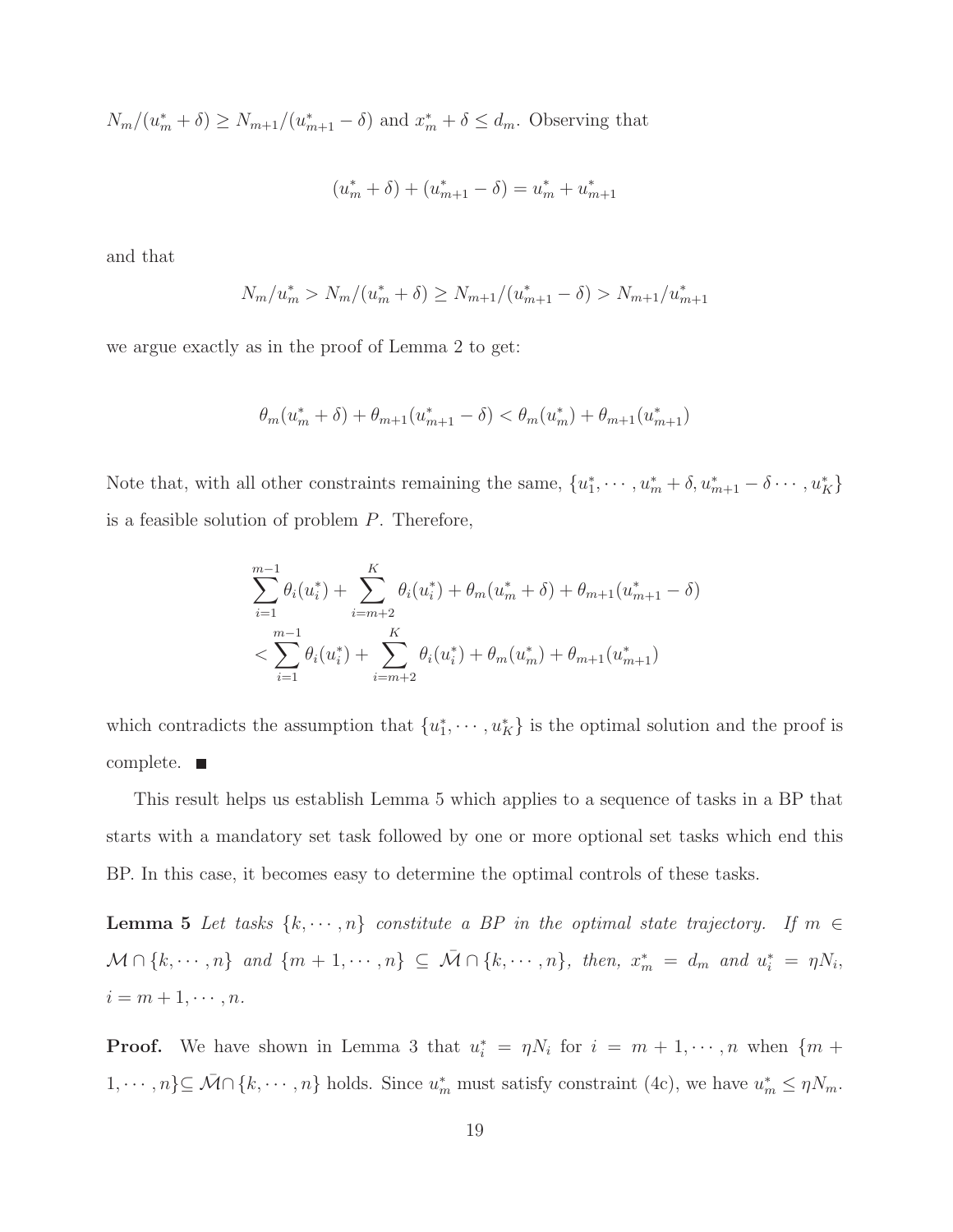It is then obvious that adjacent tasks m and  $m + 1$  satisfy

$$
N_m/u_m^* \ge N_{m+1}/u_{m+1}^* = 1/\eta
$$

If  $N_m/u_m^* > N_{m+1}/u_{m+1}^*$  holds, then it follows from Lemma 4 that  $x_m^* = d_m$ . If, on the other hand,  $N_m/u_m^* = N_{m+1}/u_{m+1}^*$ , we have  $u_m^* = \eta N_m$ . Since,  $x_m^* = \max\{a_m, x_{m-1}^*\} + u_m^*$ , we get

$$
x_m^* = \max\{a_m, x_{m-1}^*\} + u_m^* \ge a_m + \eta N_m \ge d_m
$$

where the last inequality is due to Assumption 1. At the same time, constraint (4d) requires that  $x_m^* \leq d_m$ , which, combined with the previous inequality, implies  $x_m^* = d_m$ .

We can now show how to determine if an optional set task ends a BP of type  $(iv)$  without explicitly solving problem P.

Theorem 4 Let contiguous tasks  $\{p, \dots, q\}$  satisfy  $p \in \mathcal{M}$ ,  $d_p \ge a_{p+1}$ , and  $\{p+1, \dots, q-1\} \subseteq$  $\overline{\mathcal{M}}$ *. If there exists some*  $q \in \overline{\mathcal{M}}$  *such that* 

$$
d_p + \sum_{j=p+1}^{i} \eta N_j \ge a_{i+1}, \quad i = p+1, \cdots, q-1 \tag{14}
$$

$$
d_p + \sum_{j=p+1}^{q} \eta N_j < a_{q+1} \tag{15}
$$

*then tasks*  $\{p, \dots, q\}$  *belong to the same BP and task q ends this BP in the optimal state trajectory.* If such q does not exist, then, tasks  $\{p, \dots, q\}$  still belong to the same BP in the *optimal state trajectory.*

**Proof.** Since  $d_p \ge a_{p+1}$ , based on part 2 of Lemma 1 we have  $a_{p+1} \le x_p^*$  $_p^*$ , i.e., task  $p$  cannot end a BP in the optimal state trajectory. Next, we use a contradiction argument and assume that there exists an idle period after task s such that  $p + 1 \leq s \leq q - 1$ . From Lemma 5, the optimal solution satisfies  $x_p^* = d_p$  and  $u_i^* = \eta N_i$ ,  $i = p+1, \dots, s$ . Then,  $x_s^* = d_p + \sum_{j=p+1}^s \eta N_j$ .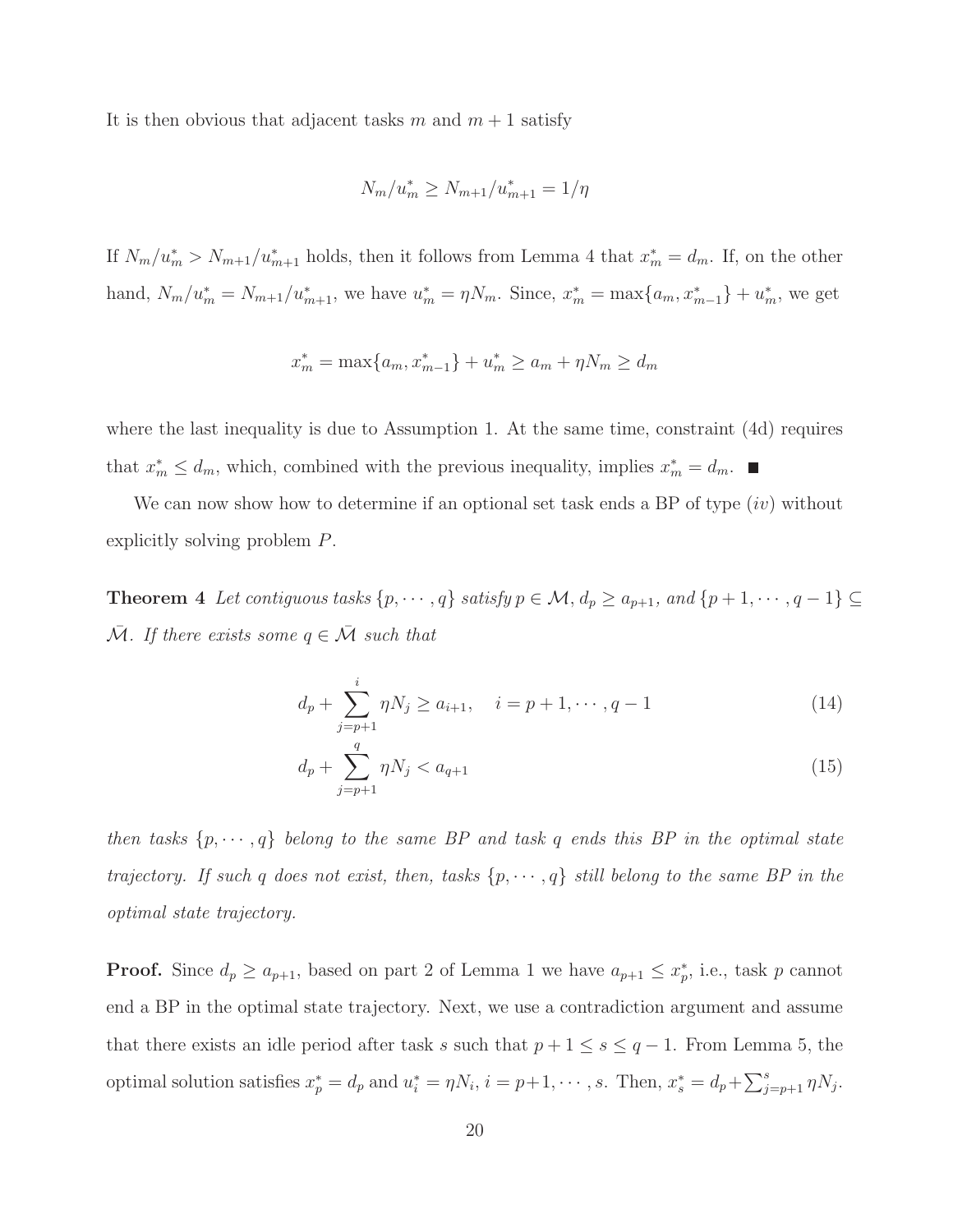Since task s ends a BP, by definition  $x_s^* < a_{s+1}$ , which contradicts (14). Thus, we conclude that there is no idle period in between processing tasks  $p, \dots, q$  and they all belong to the same BP in the optimal state trajectory.

Note that we established the fact that  $\{p, \dots, q\}$  belong to the same BP when (14) holds regardless of whether  $q \in \mathcal{M}$  or  $q \in \overline{\mathcal{M}}$ . Now we proceed by contradiction to show that if a task  $q \in \overline{\mathcal{M}}$  exists satisfying (15) it must end this BP. Assume task  $q + 1$  also belongs to this BP. Then, by definition, we have  $a_{q+1} \leq x_q^*$ <sup>\*</sup><sub>q</sub>. Together with  $x_p^* \leq d_p$  for  $p \in \mathcal{M}$  and  $u_j^* \leq \eta N_j$ ,  $j = p + 1, \dots, q$ , the optimal service completion time of task q satisfies

$$
x_q^* = x_p^* + \sum_{j=p+1}^q u_i^* \le d_p + \sum_{j=p+1}^q \eta N_j
$$

Therefore,

$$
a_{q+1} \leq d_p + \sum_{j=p+1}^{q} \eta N_j
$$

which contradicts (15). It follows that tasks  $\{p, \dots, q\}$  must belong to the same BP and this BP indeed ends with  $q \in \overline{\mathcal{M}}$ .

On the other hand, if such  $q \in \overline{\mathcal{M}}$  does not exist, we must conclude that either  $q = K$  or  $q \in \mathcal{M}$  is true. In either case, since tasks  $\{p, \dots, q\}$  satisfy (14), they belong to the same BP.  $\Box$ 

It follows from Theorem 4 that if  $q \in \overline{\mathcal{M}}$  satisfying (15) can be found, this identifies the end of a type (iv) BP. If such q does not exist, the next mandatory set task,  $q \in \mathcal{M}$ , belongs to the same BP as  $\{p, \dots, q-1\}$ . To ascertain if such a task q also ends the BP or not, we can invoke Lemma 1. In short, Theorem 4 provides an iterative way to determine if a sequence of optional set tasks belongs to the same BP as mandatory set tasks arriving before and after them.

We may now uniquely identify the start and end of a BP through the following conditions C1-C3: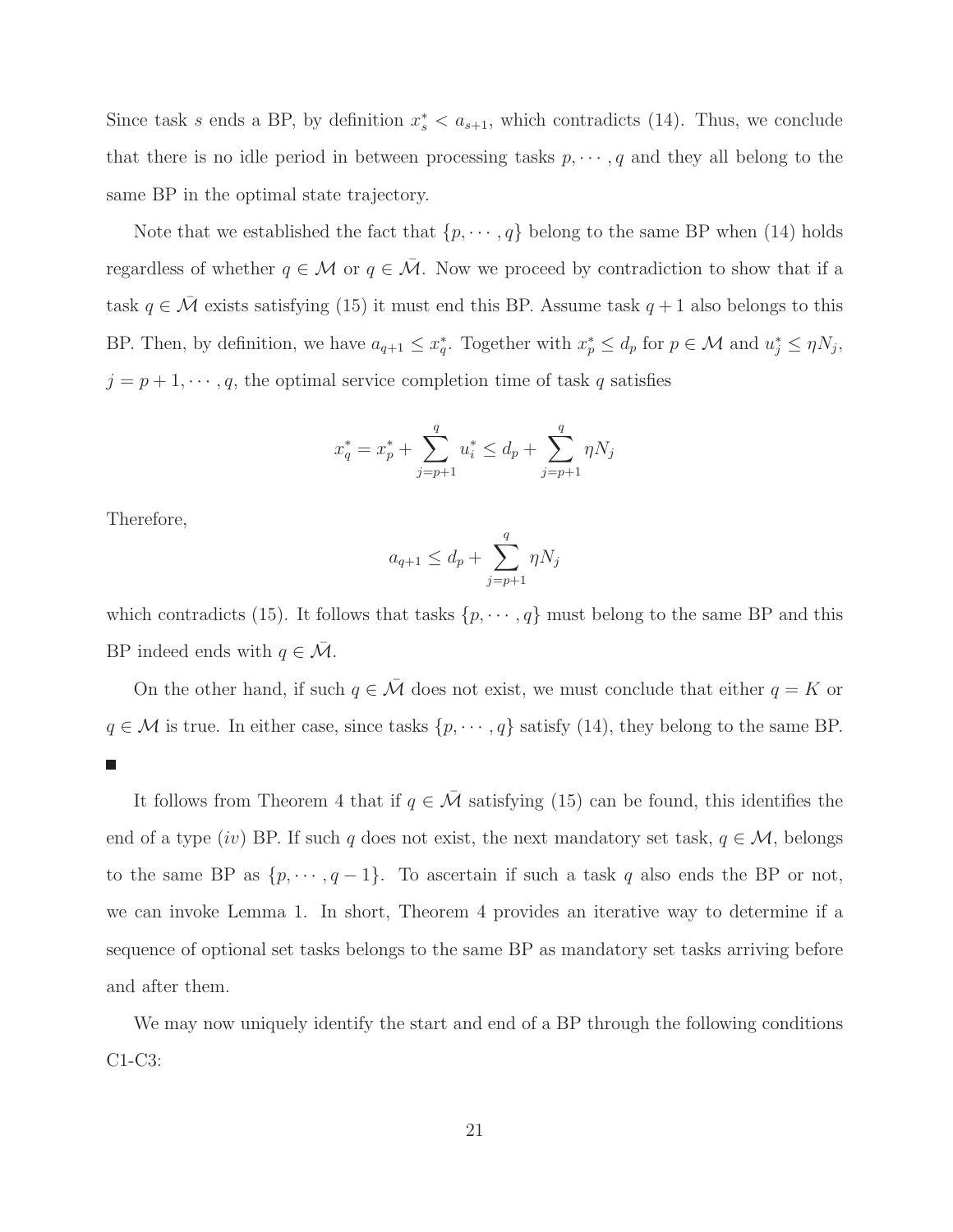- C1 (Lemma 1 and Theorem 2) If task  $n \in \mathcal{M}$  satisfies  $d_n < a_{n+1}$ , then n ends a BP of type  $(i)$  or  $(iii)$  in the optimal state trajectory.
- C2 (Theorem 3) If contiguous tasks  $\{k, \dots, n\} \subseteq \overline{\mathcal{M}}$  satisfy (11), (12) and (13), then task  $n$  ends a type  $(ii)$  BP in the optimal sample path.
- C3 (Theorem 4) If task  $n \in \overline{\mathcal{M}}$  satisfies (14) and (15), and  $d_m \ge a_{m+1}$  where  $m =$  $arg \max\{i : i < n, i \in \mathcal{M}\},$  then task n ends a BP of type  $(iv)$  in the optimal sample path.

In order to make use of Theorems 2 and 3, we also need to resolve the question that was raised earlier, i.e., checking if the inequality  $x_{k-1}^* < a_k$  holds (which appears as a condition in both theorems) without knowing  $x_{k-1}^*$ . This is accomplished by proceeding forward in time, starting with the initial condition  $x_0^* = 0$ . If task k initiates a BP and we have determined that  $\{k, \dots, n\}, n \geq k$ , belong to the same BP, then there are four cases to consider:

Case 1: If  $\{k, \dots, n\} \subseteq M$ , we know from Lemma 1 that n ends a type (i) BP if  $d_n < a_{n+1}$ , in which case  $x_n^* = d_n$ . Thus, checking if  $x_n^* < a_{n+1}$  is equivalent to checking if  $d_n < a_{n+1}.$ 

**Case 2:** If  $\{k, \dots, n\} \subseteq \overline{\mathcal{M}}$ , then, from Lemma 3, if n ends this type *(ii)* BP we have  $x_n^* = a_k + \sum_{j=k}^n \eta N_n$ . Thus, checking if  $x_n^* < a_{n+1}$  is equivalent to checking if  $a_k + \sum_{j=k}^n \eta N_n <$  $a_{n+1}.$ 

**Case 3:** If some tasks in  $\{k, \dots, n-1\}$  belong to the optional and some to the mandatory set and  $n \in \mathcal{M}$ , then, again using Lemma 1 n ends a type *(iii)* BP if  $d_n < a_{n+1}$ . As in Case 1, checking if  $x_n^* < a_{n+1}$  is equivalent to checking if  $d_n < a_{n+1}$ .

**Case 4:** If some tasks in  $\{k, \dots, n-1\}$  belong to the optional and some to the mandatory set and  $n \in \overline{\mathcal{M}}$ , then we can determine  $m = \arg \max\{i : i \leq n, i \in \mathcal{M}\}$ . By Theorem 4, if *n* ends this type (*iv*) BP we have  $x_n^* = d_m + \sum_{j=m+1}^n \eta N_j$ . Thus, checking if  $x_n^* < a_{n+1}$  is equivalent to checking if  $d_m + \sum_{j=m+1}^n \eta N_j < a_{n+1}$ .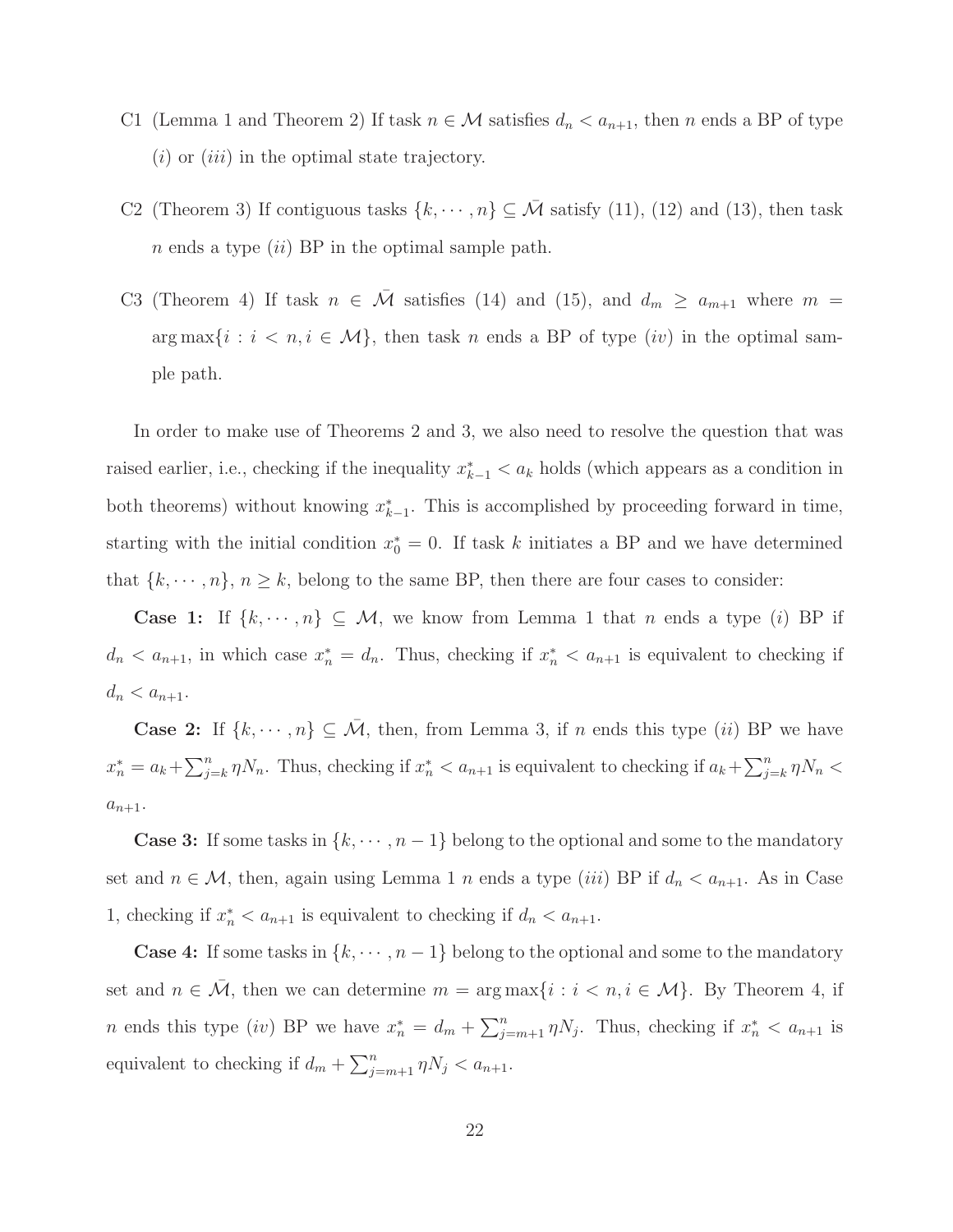Table 1 summarizes the observations above in the form of a detailed procedure for identifying how the optimal state trajectory is partitioned into BPs.

| Table 1: Busy Period Decomposition Algorithm |                                                                                |  |  |
|----------------------------------------------|--------------------------------------------------------------------------------|--|--|
| Step 1:                                      | Initialization                                                                 |  |  |
|                                              | $k = 1, n = 1$                                                                 |  |  |
| Step $2$ :                                   | Loop while $n \leq K$ .                                                        |  |  |
| Step $3.1$                                   | If $n \in \mathcal{M}$ , then                                                  |  |  |
| Step $4.1.1$                                 | If C1 holds,                                                                   |  |  |
|                                              | tasks $\{k, \dots, n\}$ constitute a BP. Go to Step 6                          |  |  |
| Step $4.1.2$                                 | Else, $n = n + 1$ . Go to Step 2                                               |  |  |
| Step $3.2$                                   | Else, $n \in \mathcal{M}$ ,                                                    |  |  |
| Step $4.2.1$                                 | If there exist task $m = \arg \max\{i : k \leq i \leq n, i \in \mathcal{M}\}\$ |  |  |
| Step $5.1.1$                                 | If C3 holds for task $n \in \mathcal{M}$ ,                                     |  |  |
|                                              | Tasks $\{k, \dots, n\}$ constitute a BP. Go to Step 6                          |  |  |
| Step $5.1.2$                                 | Else, $n = n + 1$ . Go to Step 2                                               |  |  |
| Step $4.2.2$                                 | Else, no such $m$                                                              |  |  |
| Step $5.2.1$                                 | If C2 holds for task $n \in \mathcal{M}$                                       |  |  |
|                                              | Tasks $\{k, \dots, n\}$ constitute a BP. Go to Step 6                          |  |  |
| Step $5.2.2$                                 | Else, $n = n + 1$ . Go to Step 2                                               |  |  |
| Step 6                                       | $k = n + 1, n = n + 1$ . Go to Step 2.                                         |  |  |

To illustrate the optimal BP structure identification process, let us consider an example of 10 tasks,  $\{1, \dots, 10\}$ . Let  $\{1, 2, 4, 8, 10\} = M$  and  $\{3, 5, 6, 7, 9\} = \overline{M}$ . Assume the following conditions hold:

(a) 
$$
d_1 > a_2
$$
; (b)  $d_2 < a_3$ ;  
\n(c)  $a_3 + \eta N_3 > a_4$ ; (d)  $d_4 < a_5$ ;  
\n(e)  $a_5 + \eta N_5 > a_6$ ; (f)  $a_5 + \eta N_5 + \eta N_6 < a_7$ ;  
\n(g)  $a_7 + \eta N_7 > a_8$ ; (h)  $d_8 > a_9$ ; (i)  $d_8 + \eta N_9 < a_{10}$ 

In this case, we can identify the following optimal BP structure. First,  $\{1,2\}\subseteq\mathcal{M}$  is a BP of type  $(i)$  since  $(a)$  and  $(b)$  satisfy C1. Next,  $\{3, 4\}$  is a BP of type  $(iii)$  since  $(c)$  and  $(d)$  satisfy C1, while  $\{5,6\} \subseteq \overline{\mathcal{M}}$  is a BP of type  $(ii)$  since  $(e)$  and  $(f)$  satisfy C2. Finally,  $\{7,8,9\}$  is a BP of type  $(iv)$  since  $(g)$   $(h)$  and  $(i)$  satisfy C3, and  $\{10\}$  is trivially a BP of type  $(i)$ .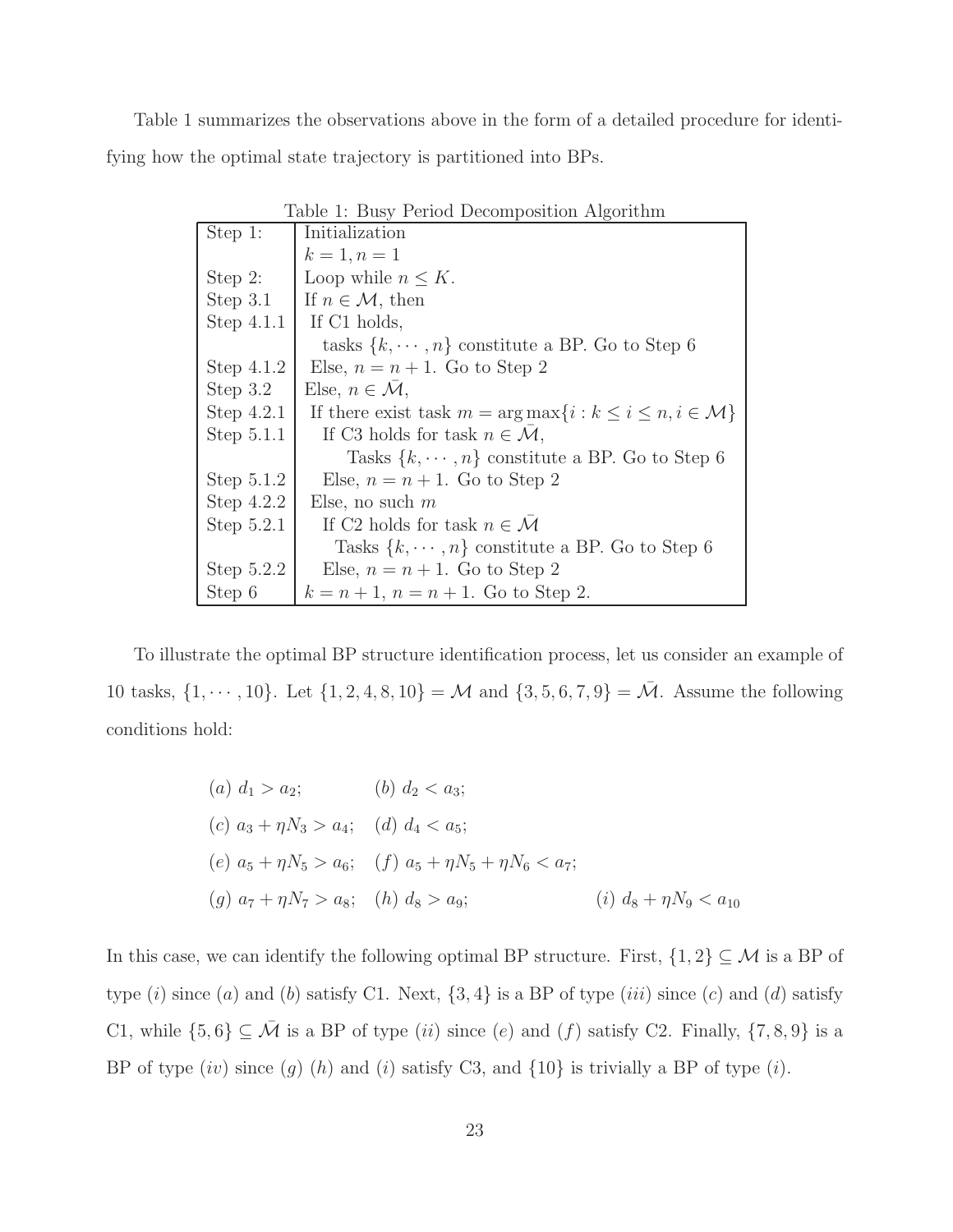In the next section we discuss how to obtain the complete solution of problem  $P$  without invoking any nonlinear programming solver.

# 4 Complete Solution of Problem P

Our starting point is the optimal BP structure as derived in the previous section. Thus, we can partition the set  $\{1, \dots, K\}$  into subsets each corresponding to a specific BP. Let  ${k, \dots, n}$  define some such BP which belongs to one of the four types we have defined. From Theorem 1, the solution of P is obtained by solving each problem  $P(k, n)$  corresponding to a BP  $\{k, \cdots, n\}$ .

First, suppose  $\{k, \dots, n\}$  is a BP of type  $(i)$ , i.e., it contains only mandatory set tasks. In this case, constraints (5c) in problem  $P(k, n)$  reduce to  $x_i \leq d_i$  for all  $i = k, \dots, n$  and the problem becomes

$$
\min_{u_k, \dots, u_n} \sum_{i=k}^n \theta_i(u_i)
$$
\n
$$
\text{s.t.} \quad x_i = a_k + \sum_{j=k}^i u_j \ge a_{i+1}, \quad i = k, \dots, n-1
$$
\n
$$
\gamma N_i \le u_i \le \eta N_i, \quad i = k, \dots, n
$$
\n
$$
x_i \le d_i, \quad i = k, \dots, n
$$
\n
$$
(17)
$$

This is now identical to the problem extensively studied in (Mao et al., 2007) and explicitly solved through the scalable, computationally efficient Critical Task Decomposition Algorithm (CTDA) that requires no nonlinear programming solver. In fact,  $P(k, n)$  can also be solved as a constrained convex programming problem through efficient software such as CVX (Grant et al., 2008) as well. It can also be cast as a Dynamic Programming (DP) problem. However, neither of these approaches takes advantage of the specific decomposition properties established in the CTDA (briefly discussed in Section 1) which make it scalable in the number of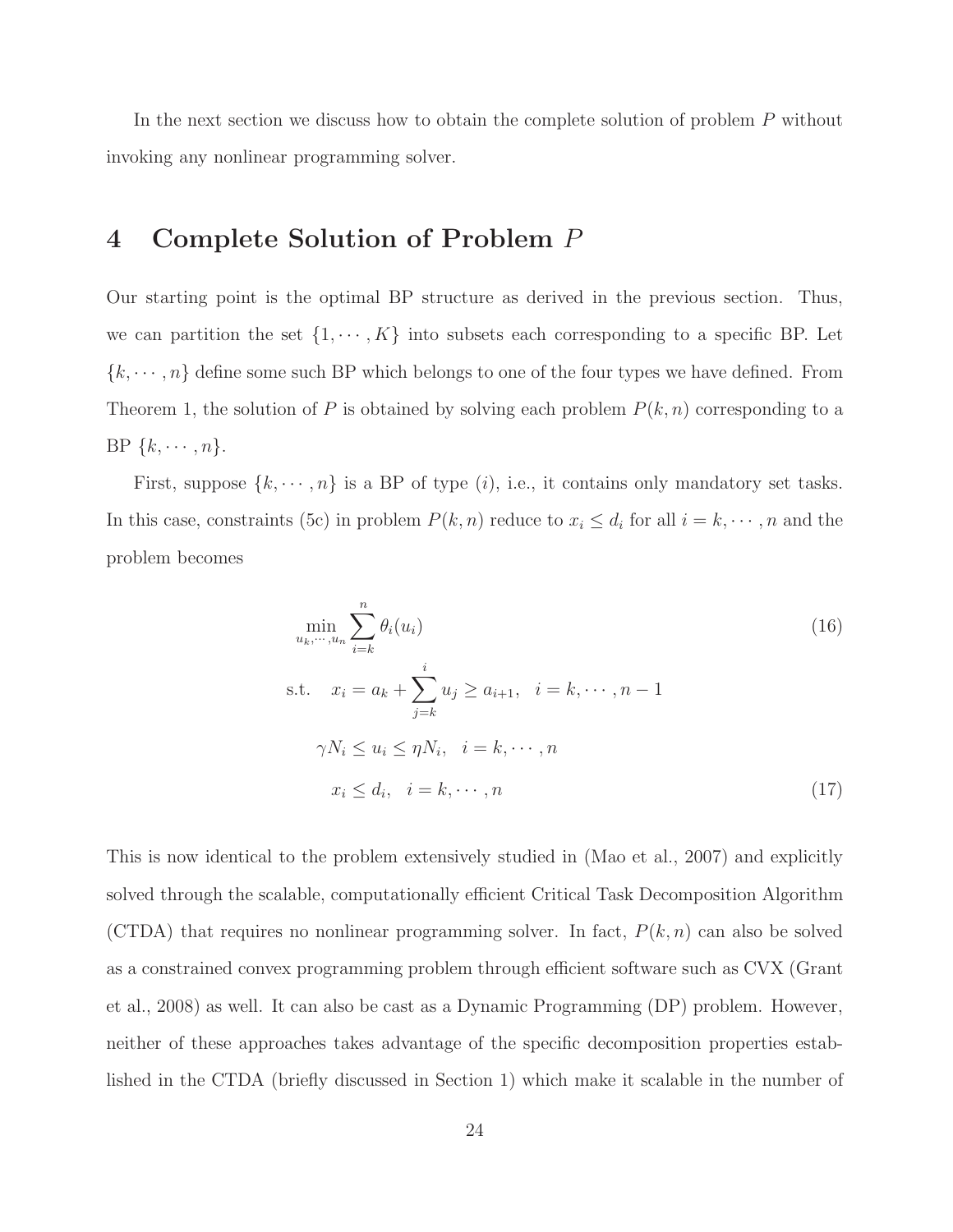tasks; extensive numerical results on the computational complexity of the CTDA relative to alternative methods are provided in (Mao and Cassandras, 2007b) and (Mao and Cassandras, 2006).

Second, suppose  $\{k, \dots, n\}$  is a BP of type  $(ii)$ , i.e., containing only optional set tasks. Since  $\mathcal{M} \cap \{k, \dots, n\} = \emptyset$ , the constraints (5c) of problem  $P(k, n)$  can be removed. From Lemma 3, we know the solution to this specific problem is simply

$$
u_i^*(k, n) = \eta N_i, \quad i = k, \cdots, n
$$

Next, let  $\{k, \dots, n\}$  be a BP with both mandatory and optional set tasks. Note that the duration of the BP is defined by  $a_k$  and  $x_n^*$ \*, If  $n \in \mathcal{M}$ , i.e, a mandatory set task ends this BP, we have  $x_n^* = d_n$  based on Lemma 1; otherwise,  $n \in \bar{\mathcal{M}}$  and  $x_n^* = x_{n-1}^* + \eta N_n$  based on Lemma 3. Denote the index of the last mandatory set task in this BP by

$$
L(k, n) = \arg \max\{i : k \le i \le n, i \in \mathcal{M}\}\
$$

We then have  $x_n^* = d_{L(k,n)} + \sum_{j=L(k,n)+1}^n \eta N_n$  from Lemma 3. This BP thus ends at time  $D_n$ such that  $\epsilon$ 

$$
D_n = \begin{cases} d_n & \text{if } L(k, n) = n \in \mathcal{M} \\ d_{L(k,n)} + \sum_{j=L(k,n)+1}^n \eta N_j & \text{if } L(k,n) < n \in \bar{\mathcal{M}} \end{cases}
$$

Observe that all optional set tasks in this BP must complete service by time  $D_n$ . Therefore,  $D_n$  can be treated as the "deadline" assigned to these tasks. That is, we set  $d_j = D_n$  for  $k \leq j \leq n$  and  $j \in \mathcal{M}$ . The resulting optimization problem is of the same form as  $P(k, n)$  in (16) with the constraints (17) replaced by  $x_i \leq d_i$ , for  $i \in \mathcal{M} \cap \{k, \dots, n\}$  and  $d_i \leq D_n$  for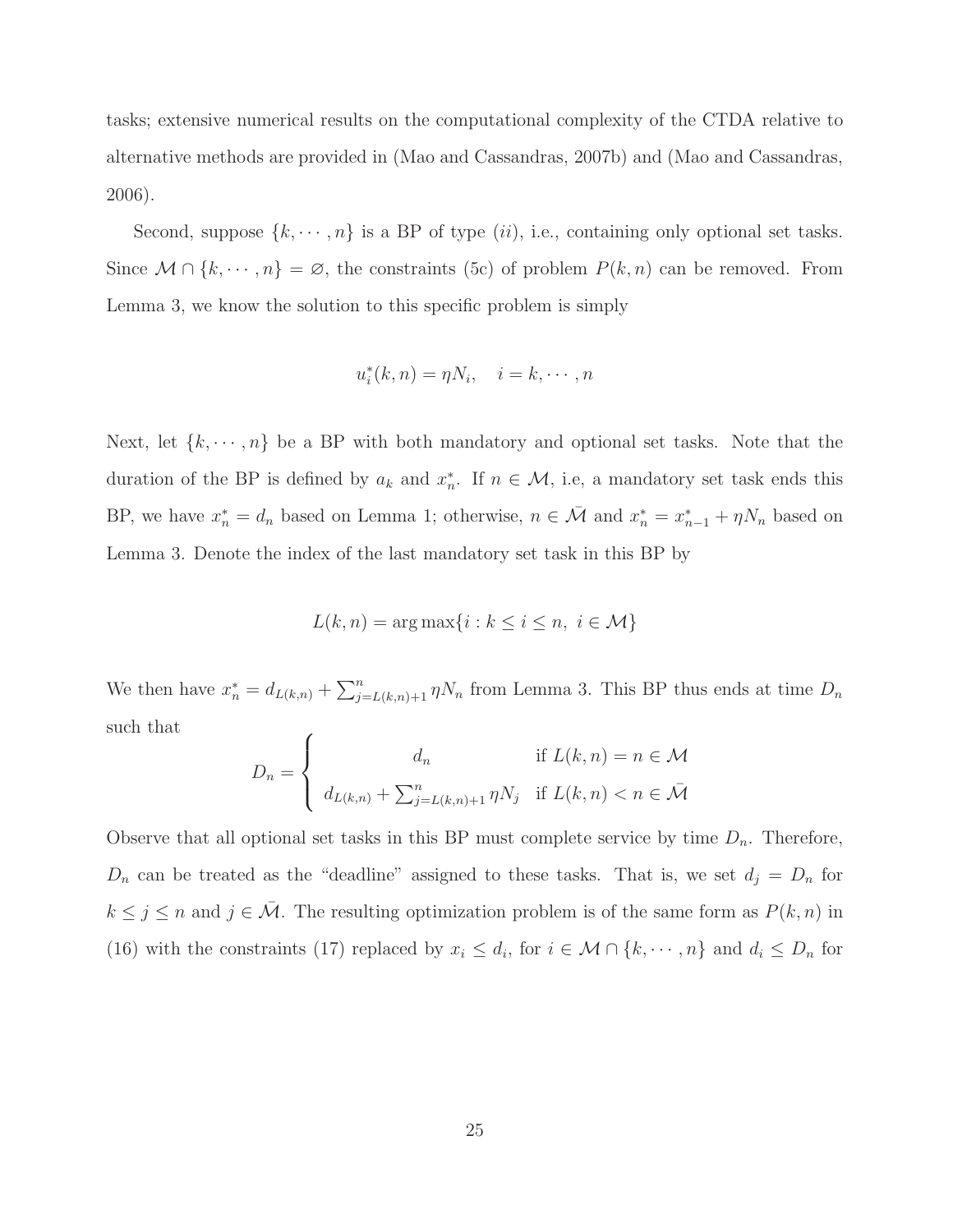$i \in \bar{\mathcal{M}} \cap \{k, \cdots, n\}$ :

$$
\min_{u_k, \dots, u_n} \sum_{i=k}^n \theta_i(u_i)
$$
\n
$$
\text{s.t.} \quad x_i = a_k + \sum_{j=k}^i u_j \ge a_{i+1}, \quad i = k, \dots, n-1
$$
\n
$$
\gamma N_i \le u_i \le \eta N_i, \quad i = k, \dots, n
$$
\n
$$
x_i \le d_i, \quad i \in \mathcal{M} \cap \{k, \dots, n\}
$$
\n
$$
x_i \le D_m, \quad i \in \bar{\mathcal{M}} \cap \{k, \dots, n\}
$$

Thus, this optimization problem can again be efficiently solved by the aforementioned CTDA. In summary, by first determining the optimal BP structure and then appropriately using the CTDA (to explicitly determine the optimal controls) provides a complete solution of problem P without solving any nonlinear programming problem.

# 5 Numerical Examples

In order to illustrate our solution approach, we consider its application to a problem arising in Dynamic Voltage Scaling (DVS) (Mao et al., 2007) where the cost function represents the energy consumption of a CMOS microprocessor:

$$
\min_{u_1, \dots, u_K} \sum_{i=1}^{K} C_1 N_i \left( \frac{V_t u_i}{u_i - N_i C_2} \right)^2
$$
  
s.t.  $x_i = \max\{a_i, x_{i-1}\} + u_i, \quad i = 1, \dots, K$   

$$
\frac{V_{\max} C_2}{V_{\max} - V_t} N_i \le u_i \le \frac{V_{nt} C_2}{V_{nt} - V_t} N_i, \quad i = 1, \dots, K
$$
  
 $x_m \le d_m, \ m \in \mathcal{M}$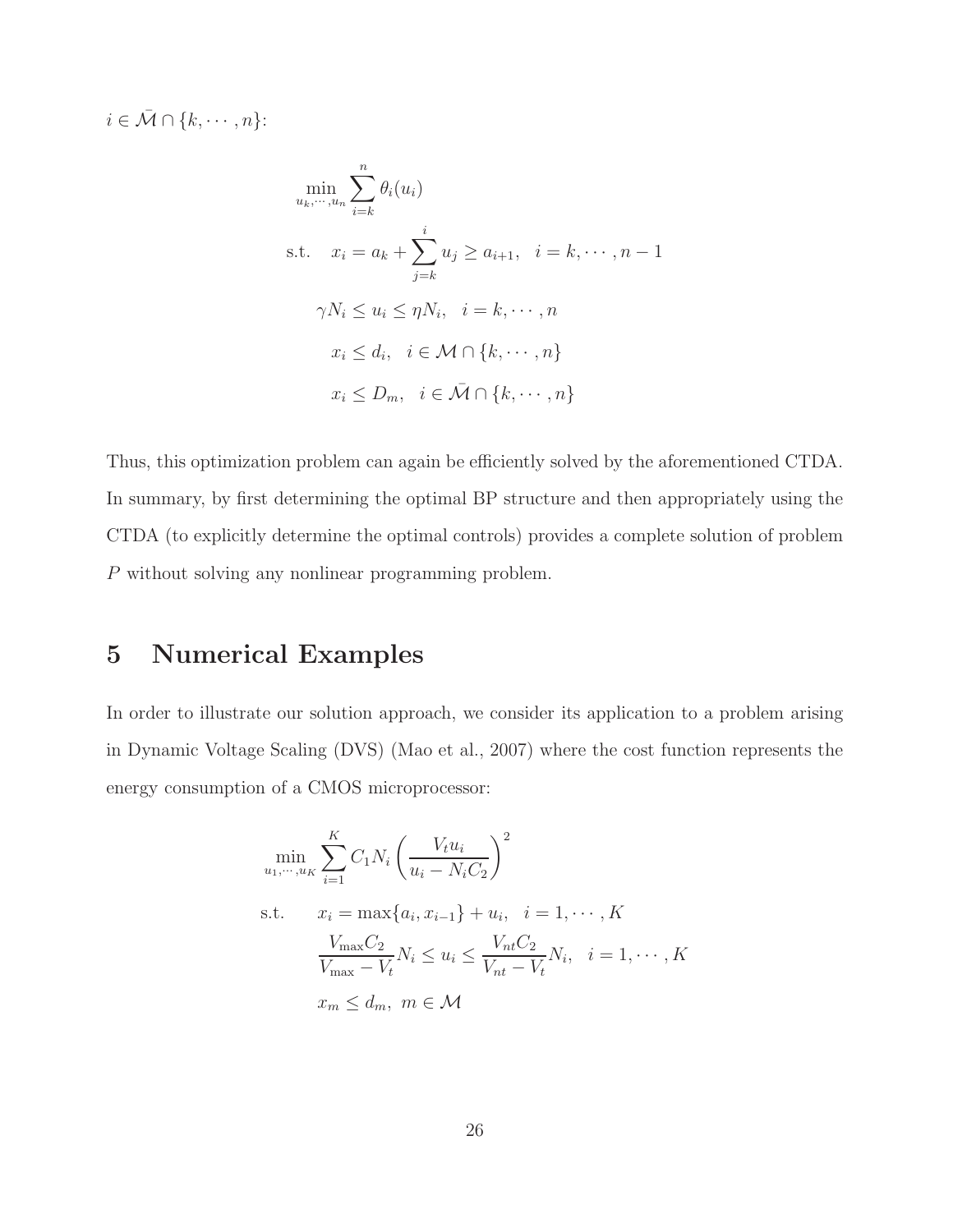Here  $V_{\text{max}}$  and  $V_t$  are the maximum voltage and threshold (minimum possible) voltage of the microprocessor, respectively. In addition,  $V_{nt}$  is the cut-off threshold voltage when the processor is operating: When the operating voltage level is below this value, the processor is considered sleeping or in stand-by mode and cannot process any tasks.  $C_1$ ,  $C_2$  are device parameters, and  $N_i$  is the number of operations for task i. It is easy to verify that the cost function above satisfies Assumption 2. In what follows, we set  $V_{\text{max}} = 5$ ,  $V_t = 1$ ,  $C_1 = 1$ ,  $C_2 = 0.1$ , and  $N_i = 10$  for all *i*.

For the purpose of simulation, all task arrival times and deadlines are generated according to given distributions. In order to specify the mandatory task set  $\mathcal{M}$ , we consider four different tagging policies:

• *Policy 1*: For every k *consecutive* tasks, there are m mandatory set tasks. The assignment follows the algorithm in (Ramanathan, 1999), i.e., task i belongs to  $\mathcal M$  when it satisfies

$$
i = \left\lfloor \left\lceil \frac{i \times m}{k} \right\rceil \times \frac{k}{m} \right\rfloor
$$

- *Policy 2*: The first m out of k tasks are assigned to M. The remaining  $k m$  tasks are placed in the optional task set. For the next  $k$  tasks, the same procedure repeats.
- *Policy 3*: The first  $k m$  out of k tasks are assigned to  $\overline{\mathcal{M}}$ . The remaining m tasks are placed in  $M$ . For the next k tasks, the same procedure repeats.
- *Policy* 4: With probability  $m/k \in [0, 1]$ , a task is placed in M. Otherwise, it is placed in  $\overline{\mathcal{M}}$ .

It is obvious that when  $m = k$ , all tasks belong to the mandatory task set M and the problem is the same as the one with hard deadline requirements studied in (Mao et al., 2007). On the other hand, when  $m = 0$ , all tasks are optional and all policies result in identical M.

In order to compare the performance of the system under the optimal control proposed in this paper to other common controllers, we also study the following two common policies for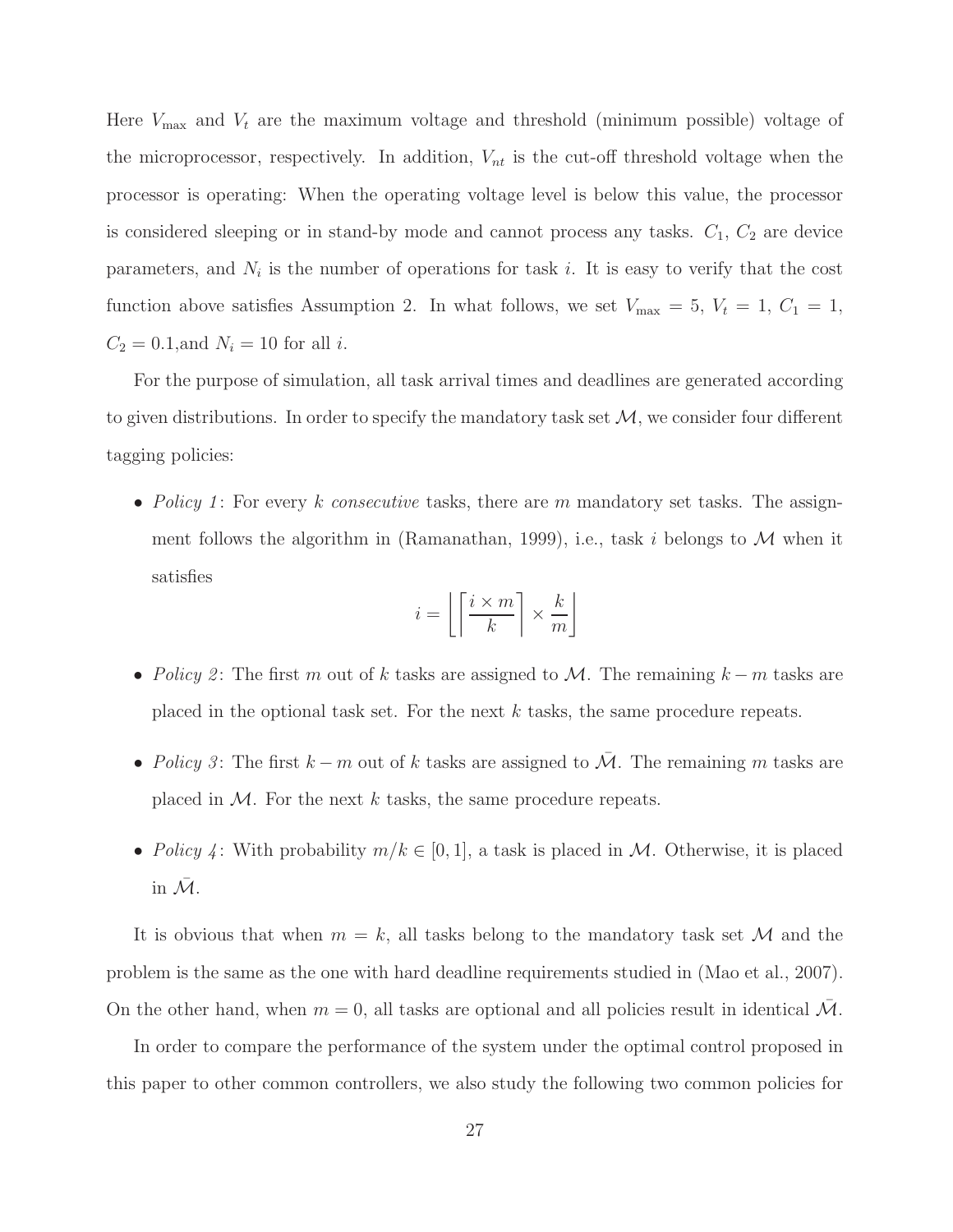allocating processing times to tasks:

- *Minimum processing time* (uncontrolled system): For all tasks, whether in  $M$  or  $\overline{M}$ , the processing rate is set to the maximum value and is, therefore, independent of the task arrival and deadline structures. The cost value only varies with the total number of tasks in the system.
- *Best effort control*: The maximum feasible processing rate is applied to the mandatory set tasks. For the optional set tasks, the controller maintains a lower processing rate such that a task departs at the arrival time of the next incoming task. This controller uses the structural information of tasks in the system; however, there is no optimization effort made to improve performance. One can expect an improvement over the previous (uncontrolled) case, but less than the optimal performance obtained through the approach described in this paper.

The cost value obtained under the minimum processing time policy is always 250, 000 since it is independent of the task set configuration and all task arrival times and deadlines. Thus, we omit the corresponding column in the tables. We first consider four different  $(m, k)$  pair:  $(1, 4), (1, 10), (2, 7),$  and  $(3, 4)$ . The cost comparison results are shown in Table 2 and indicate an order of magnitude in cost improvement. This is significant as it may translate into an order of magnitude increase in the lifetime of a wireless device which "dies" when its energy supply is exhausted. Table 3 shows one particularly interesting case when  $(m, k) = (1, 2)$  and approximately half of the incoming tasks are classified as mandatory. In this case, tagging policies 1 and 2 result in identical mandatory and optional sets, thus, giving the same cost.

When  $m = 0$ , the set M is empty and all tasks are optional. We know from Lemma 2 that it is optimal to process all tasks using the minimum rate. The improvement over the Best Effort policy is significant as illustrated in Table 4.

Recall that the (1, 1)-firm requirement is equivalent to a purely hard real-time system. That is, all policies give the same mandatory task set  $\mathcal M$  and contain all K tasks. It is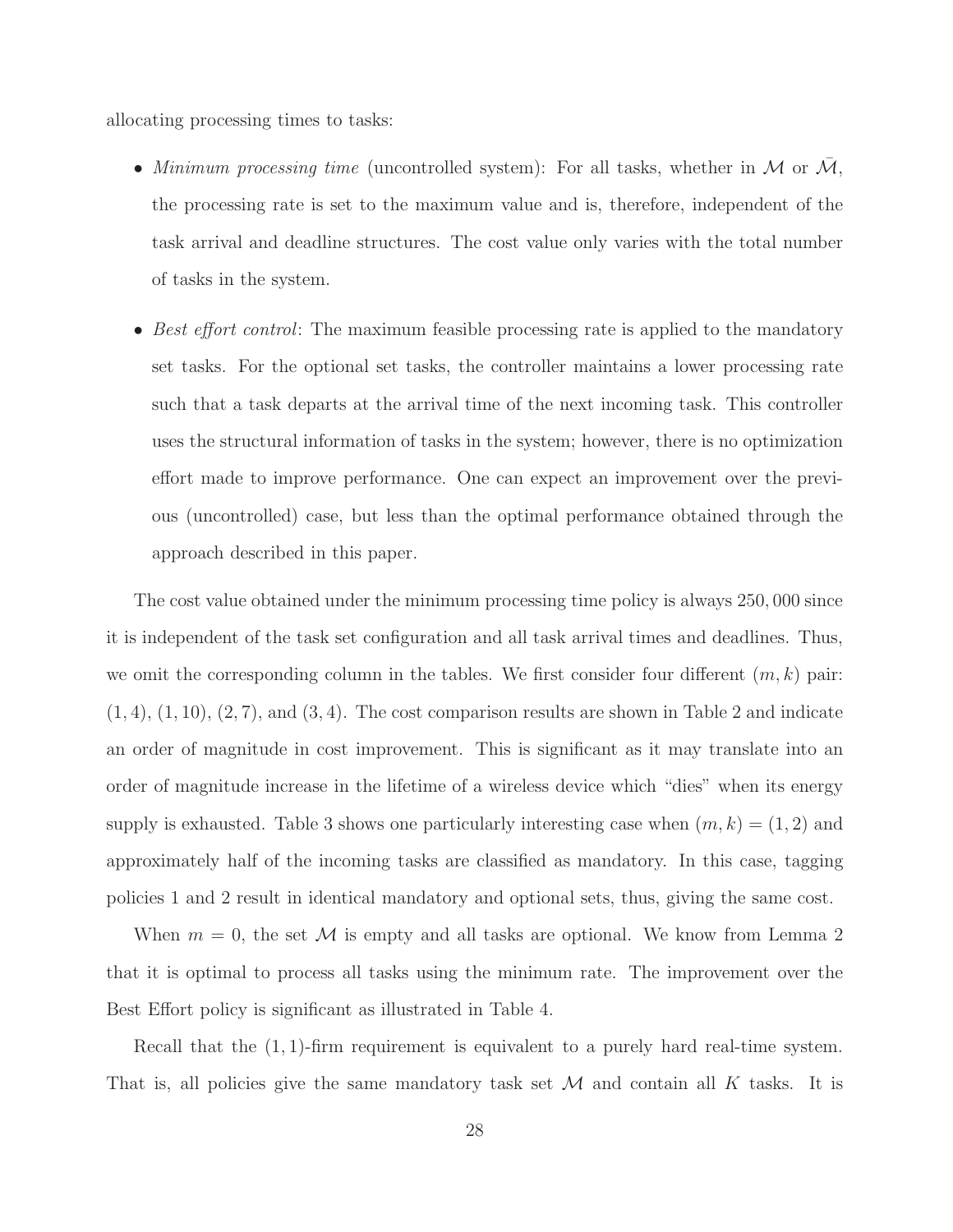|        |                         | <b>Cost Value</b> |                        |  |  |
|--------|-------------------------|-------------------|------------------------|--|--|
| (m,k)  | <b>Tagging Policy</b>   | Best Effort       | <b>Optimal Control</b> |  |  |
| $m=1$  | 1                       | 71,376.1          | 5,003.8                |  |  |
|        | $\overline{2}$          | 71,376.1          | 5,003.8                |  |  |
| $k=4$  | 3                       | 71,135.2          | 4,999.2                |  |  |
|        | $\overline{\mathbf{4}}$ | 72,097.3          | 4,393.0                |  |  |
| $m=1$  | 1                       | 35,607.7          | 2,034.5                |  |  |
|        | $\overline{2}$          | 35,607.7          | 2,034.5                |  |  |
| $k=10$ | 3                       | 35,364.6          | 1,968.7                |  |  |
|        | $\overline{\mathbf{4}}$ | 37,280.1          | 2,061.4                |  |  |
| $m=2$  | $\mathbf{1}$            | 79,962.8          | 5,593.6                |  |  |
|        | $\overline{2}$          | 79,953.2          | 4,567.7                |  |  |
| $k=7$  | 3                       | 79,492.7          | 4,527.2                |  |  |
|        | $\overline{\mathbf{4}}$ | 79,966.7          | 4,871.5                |  |  |
| $m=3$  | 1                       | 190,376.8         | 10,221.2               |  |  |
|        | $\overline{2}$          | 190,619.9         | 10,213.7               |  |  |
| $k=4$  | 3                       | 190,379.1         | 10,260.1               |  |  |
|        | $\overline{\mathbf{4}}$ | 191,814.3         | 9,810.9                |  |  |

Table 2: Cost comparison with  $K = 1000$  for different  $(m, k)$  constraints

Table 3: Cost comparison of different control with  $K = 1000$ ,  $(1, 2)$ -firm constraint

|       |                       | <b>Cost Value</b> |                               |  |  |
|-------|-----------------------|-------------------|-------------------------------|--|--|
| (m,k) | <b>Tagging Policy</b> |                   | Best Effort   Optimal Control |  |  |
| $m=1$ |                       | 130,996.8         | 8,742.7                       |  |  |
|       |                       | 130,996.8         | 8,742.7                       |  |  |
| $k=2$ |                       | 130,758.4         | 8,682.5                       |  |  |
|       |                       | 133,861.1         | 7,530.9                       |  |  |

Table 4: Cost comparison with  $K = 1000$ , soft real-time requirement

|        |                       | Cost Value |                               |  |  |
|--------|-----------------------|------------|-------------------------------|--|--|
| (m, k) | <b>Tagging Policy</b> |            | Best Effort   Optimal Control |  |  |
| $m=0$  |                       | 11,755.2   |                               |  |  |
|        |                       | 11,755.2   |                               |  |  |
| $k=1$  |                       | 11,755.2   |                               |  |  |
|        |                       | 11.755.2   |                               |  |  |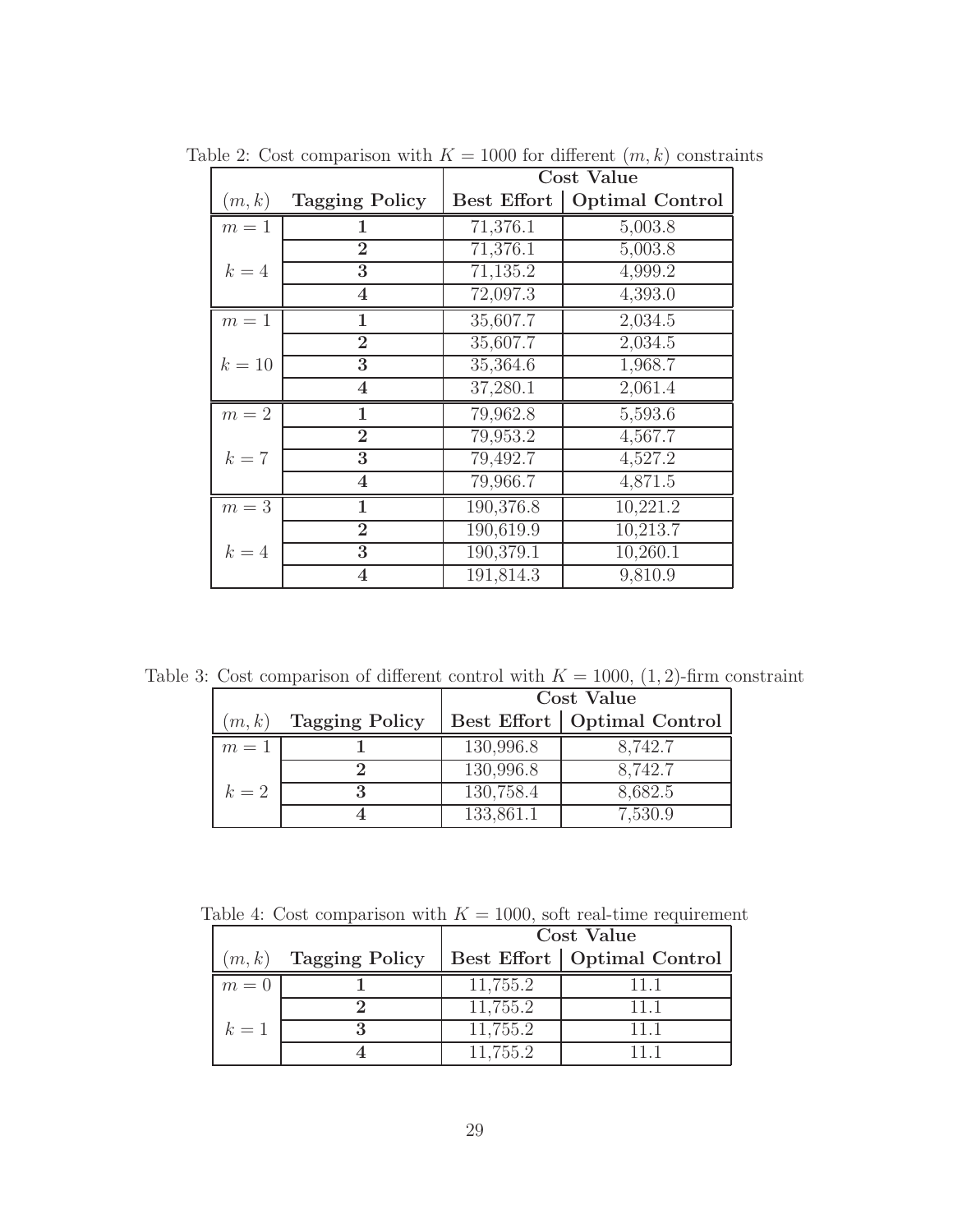noteworthy that the performance improvement under the optimal controller in all such cases is again significant, i.e., an order of magnitude, as depicted in Table 5.

|       |                       | Cost Value |                               |  |  |
|-------|-----------------------|------------|-------------------------------|--|--|
| (m,k) | <b>Tagging Policy</b> |            | Best Effort   Optimal Control |  |  |
| $m=1$ |                       | 250,000    | 11,692.1                      |  |  |
|       |                       | 250,000    | 11,692.1                      |  |  |
| $k=1$ |                       | 250,000    | 11,692.1                      |  |  |
|       |                       | 250,000    | 11.692.1                      |  |  |

Table 5: Cost comparison of different control with  $K = 1000, (1, 1)$ -firm constraint

The performance of weakly hard real-time systems is often also measured through the *miss ratio* metric, defined as the fraction of tasks that miss their deadline. Recall that in our system all tasks are processed under a first-come-first-served discipline and the deadlines of optional set tasks are simply ignored. Nonetheless, optional set tasks may still meet their original deadlines due to the presence of mandatory set tasks whose deadlines affect the processing time of optional set tasks arriving before them. The  $(m, k)$ -firm constraints in our optimization problem guarantee that the deadline requirements of mandatory set tasks cannot be violated. In our simulation, we take into consideration the original deadlines of the optional set tasks and Table 6 provides miss ratio data for optional set tasks when the system operates under optimal control. Note that we omit the columns of data for  $(0, 1)$  and  $(1, 1)$ . In the former case, the set M is empty and the deadline miss ratio is 1 since there is no mandatory set task in the system. In the latter case, all tasks meet their deadlines and the miss ratio is 0.

### 6 Conclusion and Future Work

DES with weakly hard real-time constraints provide a natural extension to previous work done for hard real-time and soft real-time constraints. As in the case of hard real-time constraints, we show that the optimization problem we formulate can be decomposed into a set of simpler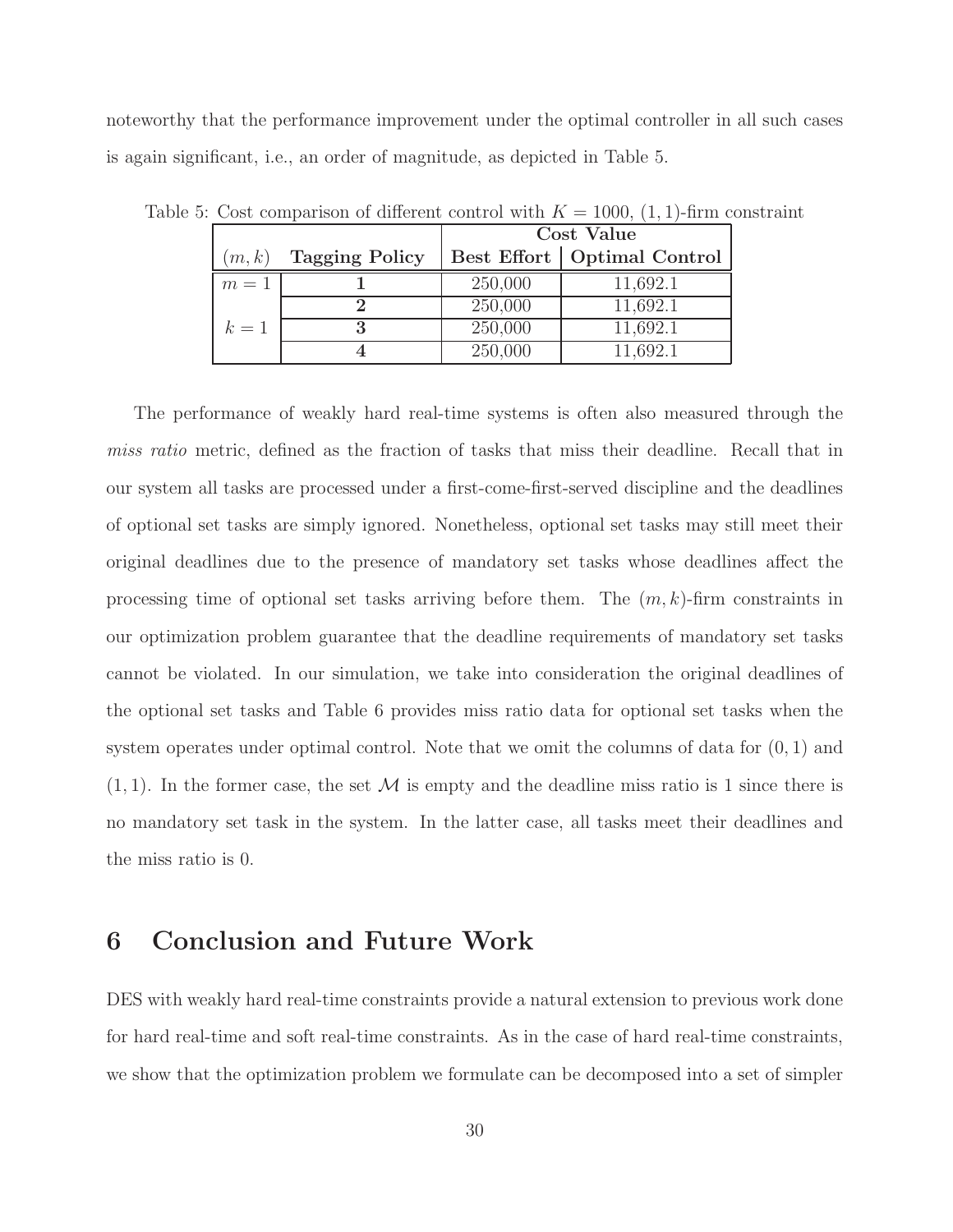|         |                        | <b>Tagging Policy</b> |     |     |     |
|---------|------------------------|-----------------------|-----|-----|-----|
| (m,k)   | <b>Number of Tasks</b> | 1                     | 2   | 3   |     |
| (1, 2)  | optional set           | 499                   | 499 | 500 | 487 |
|         | misses                 | 55                    | 55  | 47  | 78  |
| (1, 10) | optional set           | 899                   | 899 | 900 | 892 |
|         | misses                 | 40                    | 40  | 60  | 75  |
| (2, 7)  | optional set           | 713                   | 713 | 713 | 713 |
|         | misses                 | 92                    | 100 | 120 | 108 |
| (3, 4)  | optional set           | 250                   | 249 | 250 | 244 |
|         | misses                 | 21                    | 26  | 17  | 33  |

Table 6: Miss Ratio of Optional Set Tasks,  $K = 1000$ 

ones and we identify a number of structural properties of its solution. This leads to a low complexity scalable algorithm for obtaining the explicit values of all optimal task processing times which capitalizes on the Critical Task Decomposition Algorithm (CTDA) of (Mao et al., 2007) derived when all hard real-time constraints must be guaranteed. Our ongoing work aims at extending the analysis to a multi-stage DES, where the bottleneck server can better manage the resources by scheduling tasks efficiently and, at the same time, meet end-to-end real-time constraints. An additional challenge is the on-line control of systems where no a priori information on task arrivals or deadlines is available. Although the low complexity of our solution makes it realistic to re-solve problem  $P$  at every task completion event using the available task information at that time, it is also desirable to make use of statistical information regarding the task arrival process, as well as the deadline and size characteristics of tasks.

Finally, as mentioned in Section 2, the optimization problem  $P$  may not have a feasible solution, in which case an auxiliary problem arises: Minimizing the number of tasks that need to be eliminated in order to obtain a feasible problem. Solving this problem efficiently is the subject of ongoing research with some results applicable to the hard real-time constraint case provided in (Mao and Cassandras, 2007a).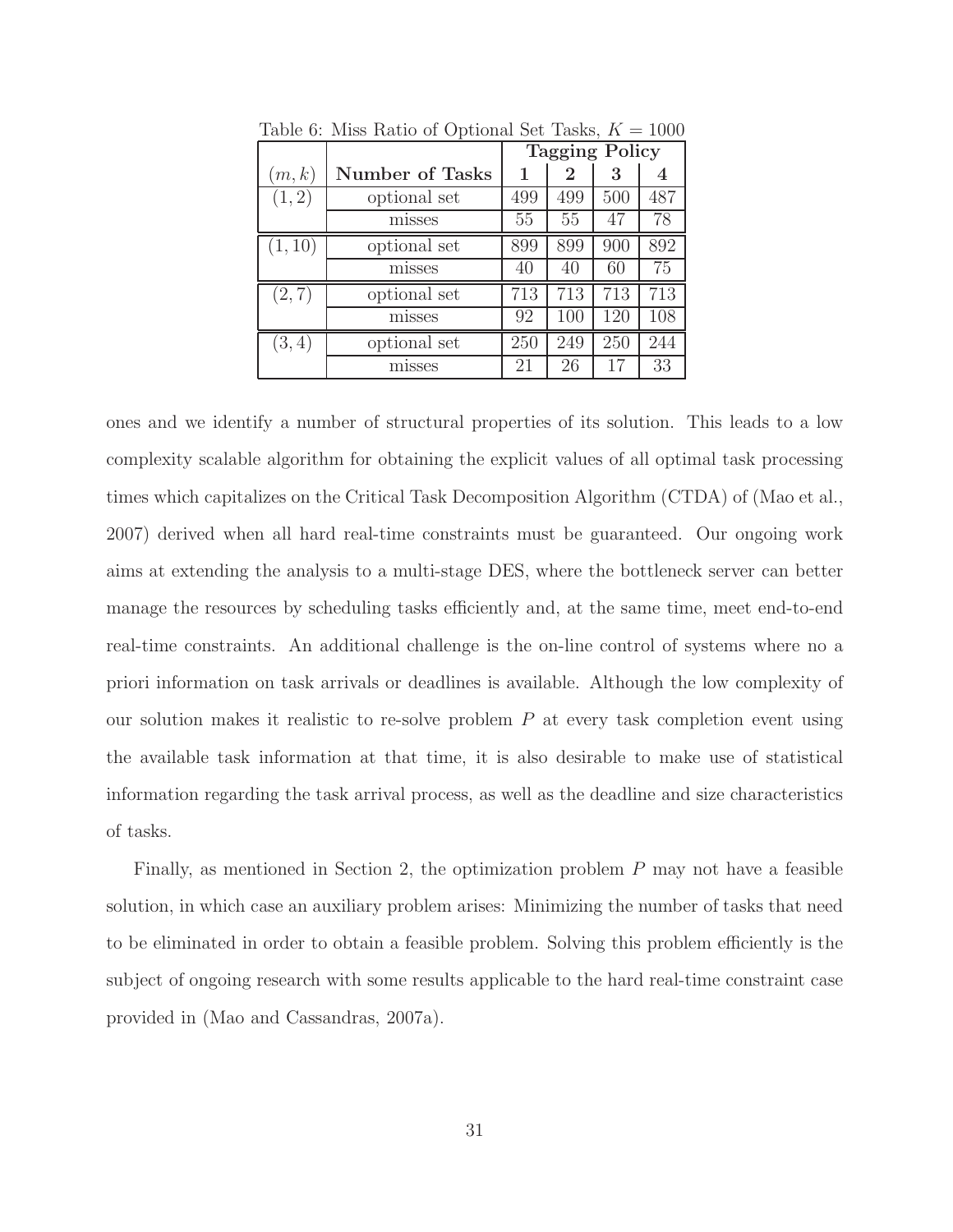# References

- Aydin, H., Melhem, R., Mossé, D., and Mejia-Alvarez, P. (May 2004). Power-aware scheduling for periodic real-time tasks. *IEEE Trans. on Computers*, 53(5):584 – 600.
- Bernat, G. and Burns, A. (1997). Combining  $(m, n)$ -hard deadlines and dual priority scheduling. In *RTSS '97: Proceedings of the 18th IEEE Real-Time Systems Symposium (RTSS '97)*, page 46. IEEE Computer Society.
- Bernat, G., Burns, A., and Llamosi, A. (2001). Weakly hard real-time systems. *IEEE Transactions on Computers*, 50(4):308–321.
- Cassandras, C. G. and Zhuang, S. (2005). Optimal dynamic voltage scaling for wireless sensor nodes with real-time constraints. In *Proceedings of SPIE – Intelligent Systems in Design and Manufacturing VI*.
- Gamal, A. E., Nair, C., Prabhakar, B., Uysal-Biyikoglu, E., and Zahedi, S. (2002). Energyefficient scheduling of packet transmissions over wireless networks. In *Proceedings of IEEE INFOCOM*, volume 3, 23-27, pages 1773–1782, New York City, USA.
- Grant, M., Boyd, S., and Ye, Y. (2008). Cvx: Matlab software for disciplined convex programming (web page and software). Technical report, Stanford University.
- Hua, S. and Qu, G. (2004). Energy-efficient dual-voltage soft real-time system with (m,k)-firm deadline guarantee. In *CASES '04: Proceedings of the 2004 international conference on Compilers, architecture, and synthesis for embedded systems*, pages 116–123. ACM Press.
- Jeffay, K., Stanat, D. F., and Martel, C. U. (1991). On non-preemptive scheduling of periodic and sporadic tasks. In *Proc. of the IEEE Real-Time Systems Symposium*, pages 129–139.

Jonsson, J., Lonn, H., and Shin, K. G. (1999). Non-preemptive scheduling of real-time threads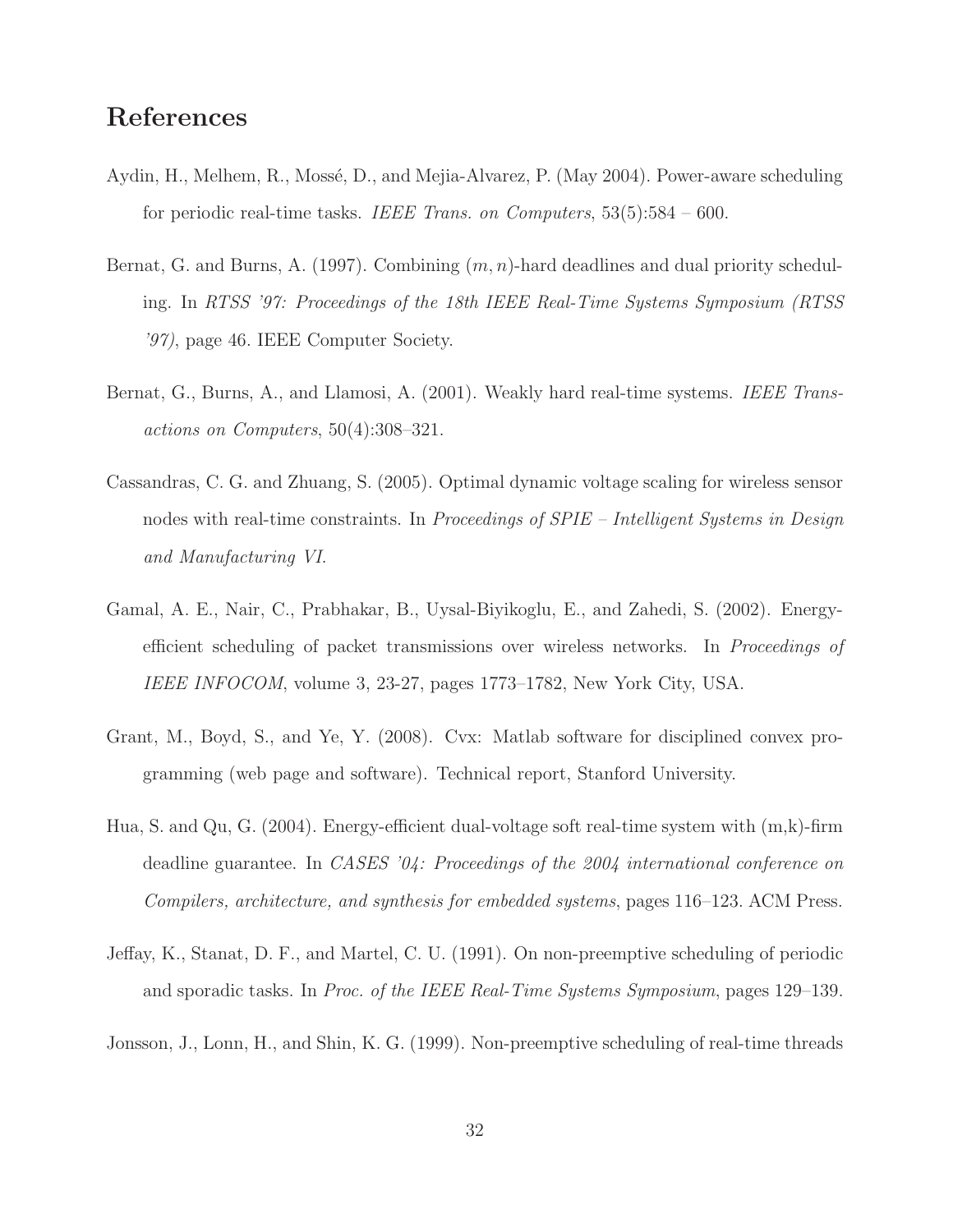on multi-level-context architectures. In *Proceedings of the IEEE Workshop on Parallel and Distributed Real-Time Systems*, volume 1586, pages 363–374. Springer Verlag.

Liu, J. (2000). *Real - Time System*. Prentice Hall Inc.

- Mao, J. and Cassandras, C. G. (2007b). Optimal control of two-stage discrete event systems with real-time constraints. *Journal of Discrete Event Dynamic Systems*. To Appear.
- Mao, J. and Cassandras, C. G. (Dec. 2006). Optimal control of multi-stage discrete event systems with real-time constraints. In *Proc. of 45rd IEEE Conf. Decision and Control*, pages 1057–1062.
- Mao, J. and Cassandras, C. G. (Dec. 2007a). Optimal admission control of discrete event systems with real-time constraints. In *Proc. of 46rd IEEE Conf. Decision and Control*. To appear.
- Mao, J., Cassandras, C. G., and Zhao, Q. C. (June 2007). Optimal dynamic voltage scaling in power-limited systems with real-time constraints. *IEEE Trans. on Mobile Computing*, 6(6):678–688.
- Miao, L. and Cassandras, C. G. (2006). Optimal transmission scheduling for energy-efficient wireless networks. In *Proceedings of INFOCOM*.
- Miao, L. and Cassandras, C. G. (Sep. 2005). Optimality of static control policies in some discrete event systems. *IEEE Transactions on Automatic Control*, 50(9):1427 – 1431.
- Pepyne, D. and Cassandras, C. (2000). Optimal control of hybrid systems in manufacturing. In *Proceedings of the IEEE*, volume 88, pages 1108–1123.
- Quan, G., Niu, L., and Davis, J. P. (January 10-12, 2004). Power aware scheduling for real-time systems with (m,k)-guarantee. In *Proceedings CNDS-04: Communication Net-*